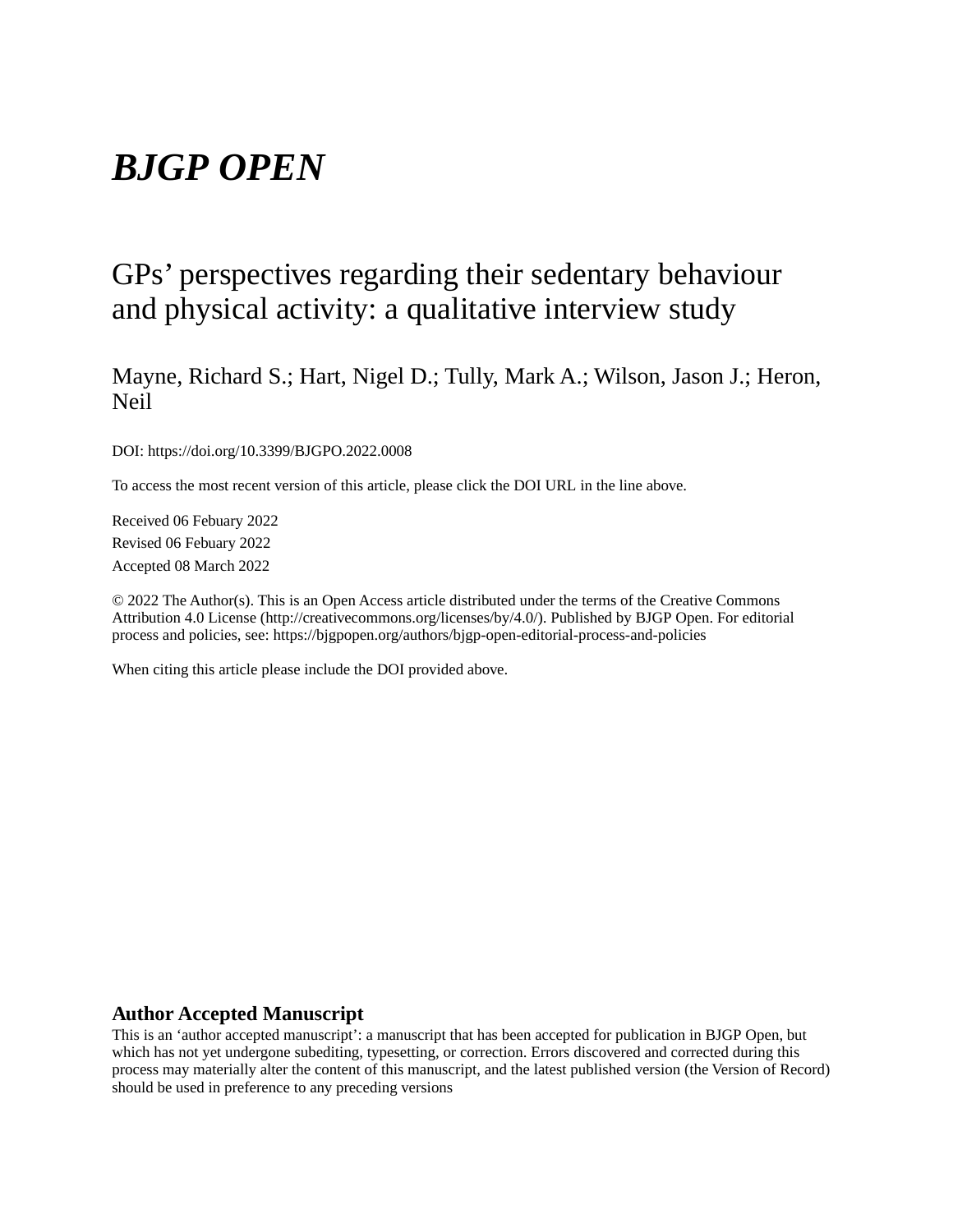### **Title:**

GPs' perspectives regarding their sedentary behaviour and physical activity: a qualitative interview study

#### **Authors:**

Richard S. Mayne<sup>1</sup>\* General Practice Academic Research Trainee

Nigel D. Hart<sup>1</sup>, MD, Professor of General Practice and Primary Care

Mark A. Tully<sup>2</sup>, PhD, Professor of Public Health

Jason J. Wilson<sup>3</sup>, PhD, Lecturer in Physical Activity & Health

Neil Heron<sup>1,4</sup>, PhD, NIHR clinical lecturer in Primary Care

<sup>1</sup> School of Medicine, Dentistry and Biomedical Sciences, Queen's University Belfast, Belfast, United Kingdom.

<sup>2</sup> School of Medicine, Ulster University, Newtownabbey, United Kingdom.

<sup>3</sup> Sport and Exercise Sciences Research Institute, School of Sport, Ulster University, Newtownabbey, United Kingdom

4 School of Medicine, David Weatherall Building, Keele University, United Kingdom

\*Corresponding author: rmayne02@qub.ac.uk

### **Keywords:**

sedentary behaviour; physical activity; general practitioner; GP; primary care; qualitative research methodology

Word count: 3529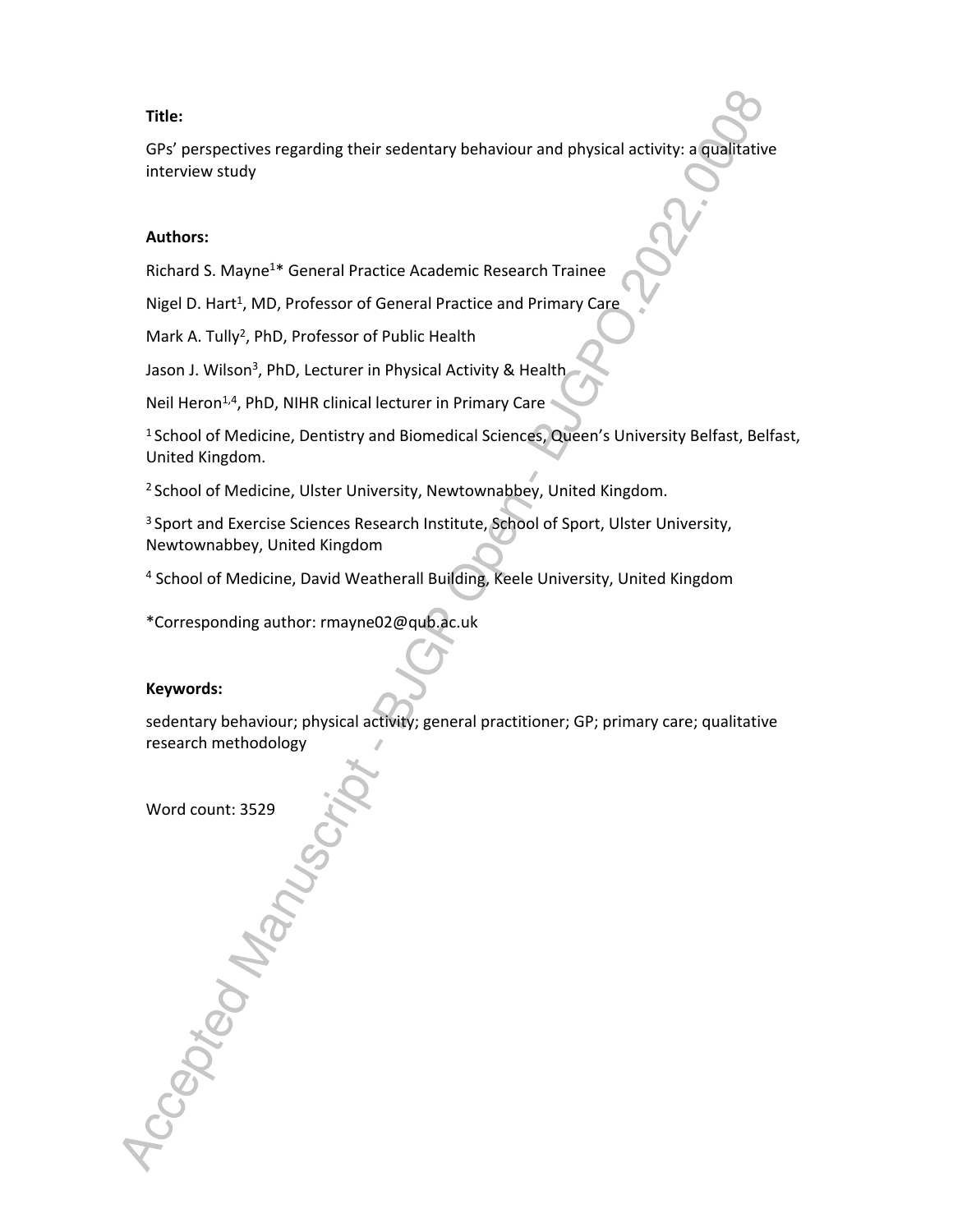### **Abstract**

### *Background*

General practice is a highly sedentary occupation, with many general practitioners (GPs) spending over 10.5 hours sitting each workday. This excessive sedentary behaviour and lack of physical activity (PA) is potentially detrimental to the health of GPs, as well as their ability to counsel patients regarding sedentary behaviour and PA. There is a lack of prior research examining the perspectives of GPs regarding their sedentary behaviour and PA.

### *Aim*

To explore GPs' perspectives regarding their sedentary behaviour and PA.

### *Design and Setting*

A qualitative interview study of GPs in Northern Ireland.

### *Method*

Semi-structured interviews were conducted with a purposive sample of 13 GPs who had previously taken part in a study to objectively measure their levels of sedentary behaviour and PA. Interview transcripts were analysed using deductive thematic analysis. The theoretical domains framework (TDF) was used to facilitate identification of barriers and enablers affecting the ability of GPs to increase their PA.

### *Results*

Key themes were categorised within six theoretical domains (environmental context and resources, social professional role and identity, goals, social influences, knowledge, and intentions) with sub-themes within each domain.

### *Conclusion*

Most GPs are unhappy with their current levels of sedentary behaviour and PA and are concerned with how this is affecting their health. We identified numerous barriers and facilitators affecting the ability of GPs to increase their PA, including working environment, personal and professional responsibilities, among others. Addressing these could improve the health of GPs and their ability to counsel patients regarding sedentary behaviour and PA.

Accepted Manu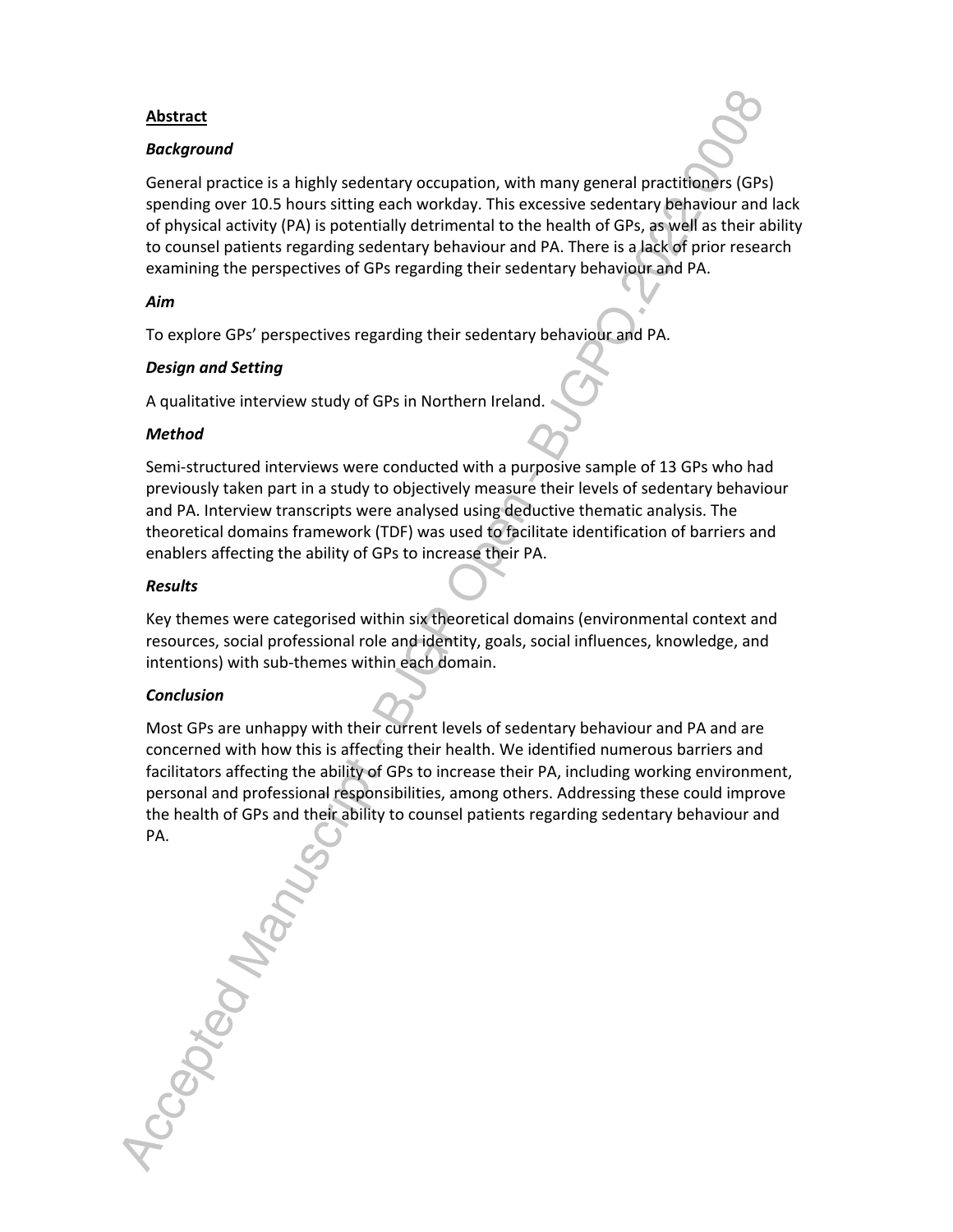#### **How this fits in**

Excessive sedentary behaviour and insufficient physical activity is associated with many adverse health outcomes and increased all-cause mortality, yet little previous research has examined sedentary behaviour and physical activity among GPs. This study reveals that most GPs are unhappy with their current levels of sedentary behaviour and physical activity and are concerned with how this is affecting their health. We identified numerous barriers and facilitators affecting the ability of GPs to increase their physical activity, which should be addressed in order to improve the health of GPs and their ability to counsel patients regarding their physical activity.

Accepted Manuscript Buch Ob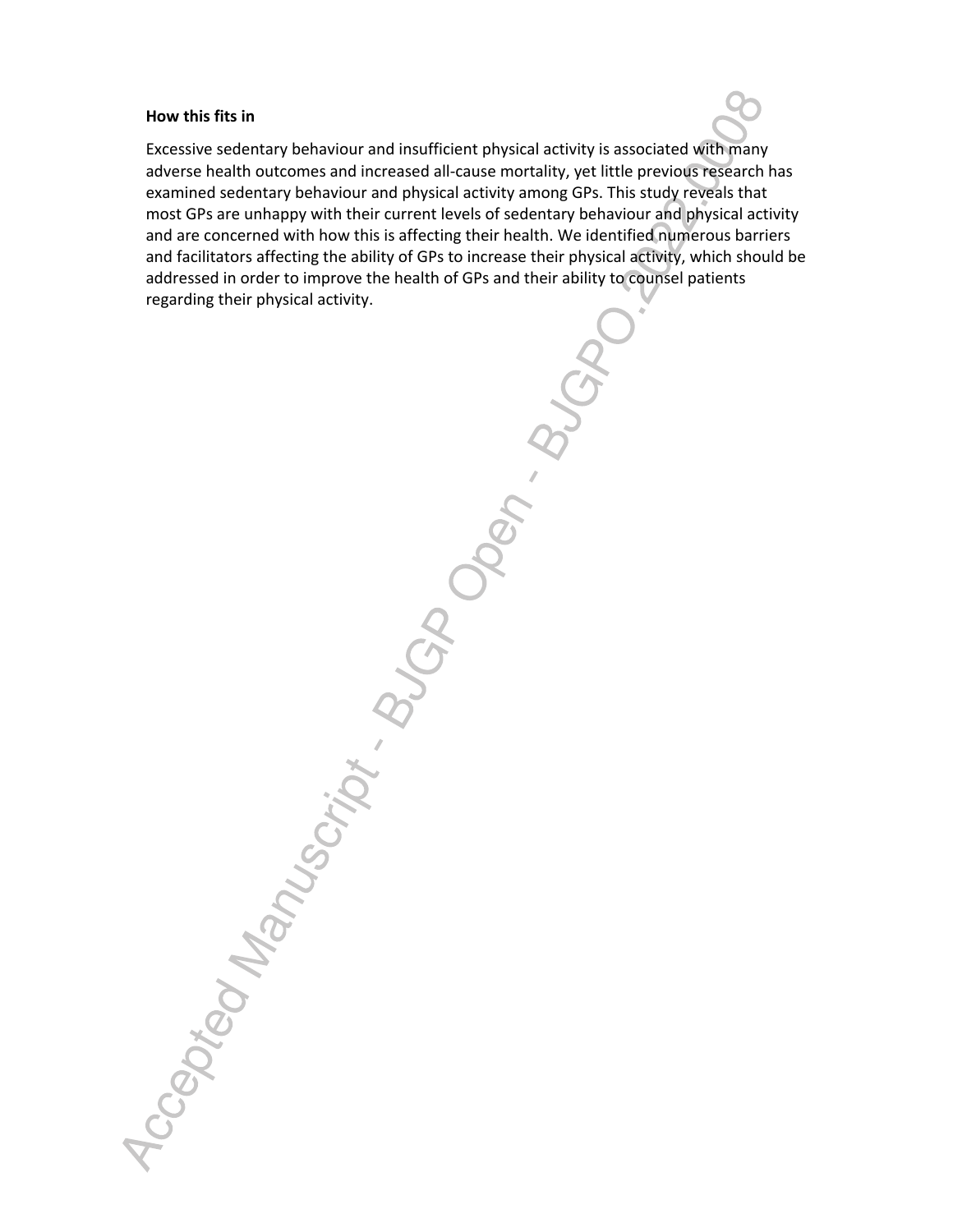#### **Introduction**

Recent research, conducted by the authors, has revealed that general practice is a highly sedentary occupation [1]. Excessive sedentary behaviour (when someone is awake while sitting or lying in a state of low energy expenditure)[2] and physical inactivity (an insufficient PA level to meet present PA recommendations)[3] are associated with increased all-cause mortality and numerous adverse physical and mental health outcomes, in the form of a dose-response relationship, whereby increasing sedentary time corresponds with increasing mortality risk [4-7]. The World Health Organization(WHO) 2020 guidelines on PA and sedentary behaviour advise individuals to minimise sedentary behaviour, and replace sedentary time with PA where possible [8]. Furthermore, to reduce the detrimental effects of high levels of sedentary behaviour on health, adults should aim to do more than the recommended levels of moderate-to-vigorous PA [8].

Many GPs typically spend over 10.5 hours being sedentary during a typical workday [1]. GPs with active workstations (such as height-adjustable sit-stand desks), however, typically spent 2.5 hours less time being sedentary during their workday [1]. Given that GPs who are more physically active are more likely to recommend PA to their patients, [9-15] and patients are more likely to make healthy lifestyle changes if they believe their doctor follows the same guidance themselves, [16-18] encouraging GPs to sit less and move more could potentially lead to health benefits for both GPs and their patients. Like sedentary behaviour, cigarette smoking also has a dose-response relationship with mortality [19]. Once the negative health effects of smoking were established, doctors were one of the first occupational groups to reduce their levels of smoking [19-28]. This likely contributed to reduced levels of smoking among the general population, due the role of doctors in influencing the health behaviours of others [16-18, 26, 27]. If GPs were to take action to reduce their sedentary behaviour and increase their PA, they could potentially play a similar role in encouraging wider society to follow suit.

The aim of this study was to conduct qualitative, semi-structured interviews with GPs, and use deductive thematic analysis to map their perspectives onto the Theoretical Domains Framework (TDF). The TDF was developed to investigate determinants of behaviour and inform the choice of potential strategies for behaviour change interventions [29]. Specific focus was placed on identifying:

- Their knowledge of health outcomes related to sedentary behaviour and physical inactivity;
- Their own levels of sedentary behaviour and PA;
- The barriers and facilitators influencing their levels of sedentary behaviour and PA;
- The potential of workplace interventions to reduce sedentary behaviour and increase PA;
- How their own health behaviours affect their interactions with patients.

### **Method**

### *Design*

During autumn 2020, an online questionnaire based on the International Sedentary Assessment Tool (ISAT) [30], was distributed to all GPs and General Practice Specialty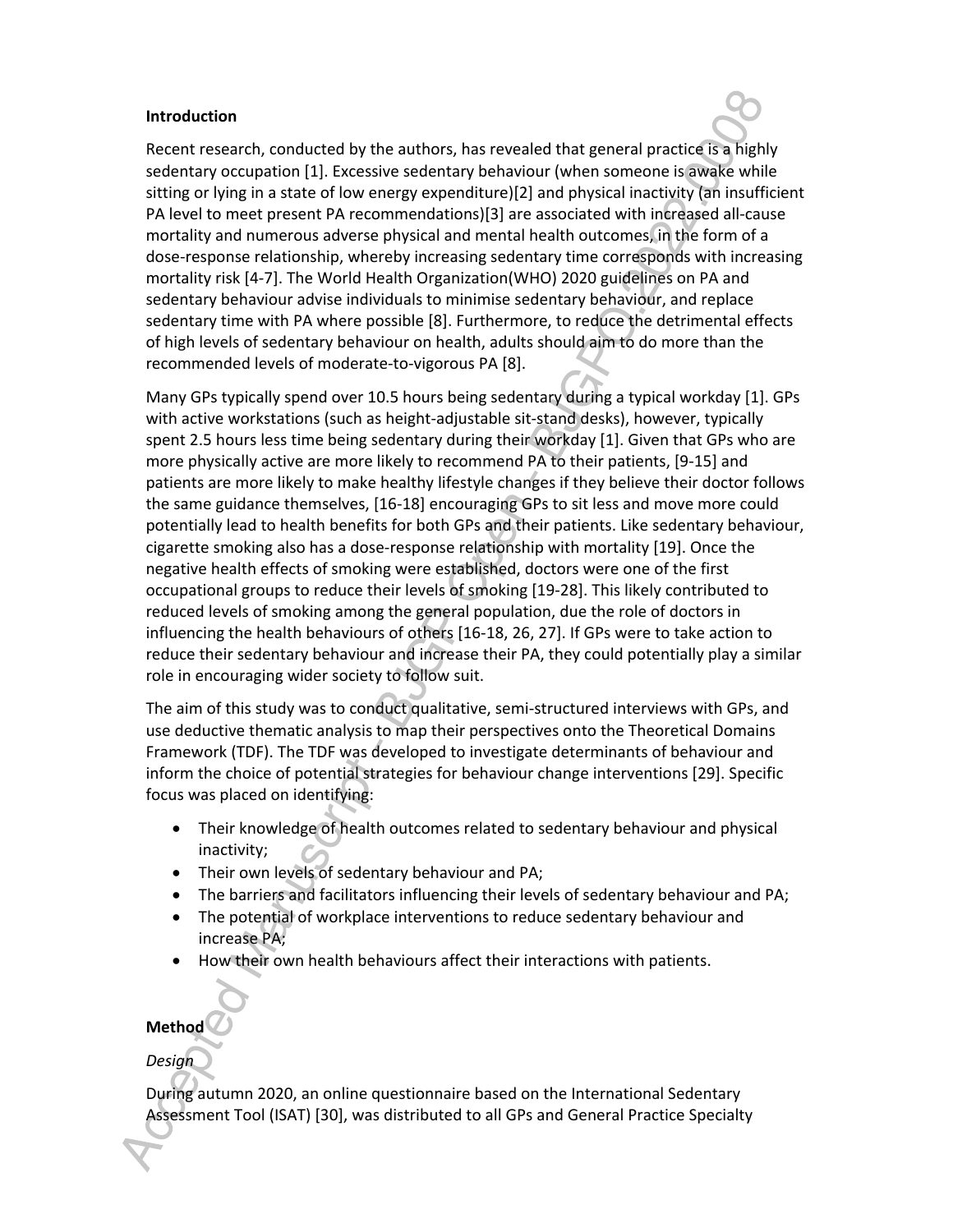Trainees (GPSTs) throughout Northern Ireland using email and social media, as described in a previous paper [1]. Participants were recruited voluntarily, with no obligations or rewards for taking part. The Faculty of Medicine, Health and Life Sciences Research Ethics Committee of Queen's University Belfast approved the study (reference MHLS20\_39). Twenty questionnaire participants were recruited to a subsequent accelerometer and interview substudy, with purposive selection to ensure maximal variation based on age, sex, work pattern/environment, access to an active workstation and self-reported sedentary time. These participants were supplied with an Axivity (Newcastle-upon-Tyne) AX3 accelerometer (validated for the detection of sitting, lying, standing and light, moderate and vigorous PA [31]) to wear continuously on the middle of the thigh over a seven-day period, while completing a contemporaneous sleep/work log. They were subsequently approached to arrange an interview, during which they were advised that they would be informed of their average workday and non-workday sedentary time, standing time, light PA, moderate to vigorous PA, and step count, and asked questions relating to sedentary behaviour and PA.

#### *Data collection*

One of the authors (RSM), a male academic GPST with previous experience in qualitative research, who had recruited the participants to the previous questionnaire and accelerometer studies, conducted in-depth semi-structured interviews over webcam (Microsoft Teams) during May and June 2021. The interview guide (supplementary file 1) had previously been piloted and minor revisions were made to the questions after the first two interviews were conducted. The interview schedule addressed topics such as how participants felt about their own levels of sedentary behaviour and PA inside and outside of work, awareness of health risks related to sedentary behaviour and PA, and possible interventions to reduce workday sedentary behaviour and increase PA. All participants had previously provided informed consent for the interviews, which lasted between 21 and 32 minutes in duration.

#### *Analysis*

**Results**

Interviews were recorded digitally and transcribed verbatim by the interviewer (RSM). Audio recordings and transcriptions were stored securely using password protection and were only available and accessible to the research team. Transcripts were coded within NVivo (version 12), using deductive thematic analysis [32] to map viewpoints relating to GP sedentary behaviour and PA behaviour change onto relevant domains from the TDF [33, 34]. This study used the second version of the TDF, which was created after validation of the original TDF, and comprises 14 domains covering 84 theoretical constructs including social, environmental, cognitive, and affective components [34]. Subsequent inductive analysis was undertaken to create explanatory sub-themes within the previously identified domains within the TDF [35]. Independent analysis of a random sample of three interviews was initially undertaken by a second researcher (NH), who is a dual qualified clinical academic GP and consultant in sport and exercise medicine. Differences in coding were discussed before a consensus was reached to ensure appropriateness of domain mapping and creation of sub-themes. The study was conducted in accordance with the consolidated criteria for reporting qualitative research (COREQ) checklist [36].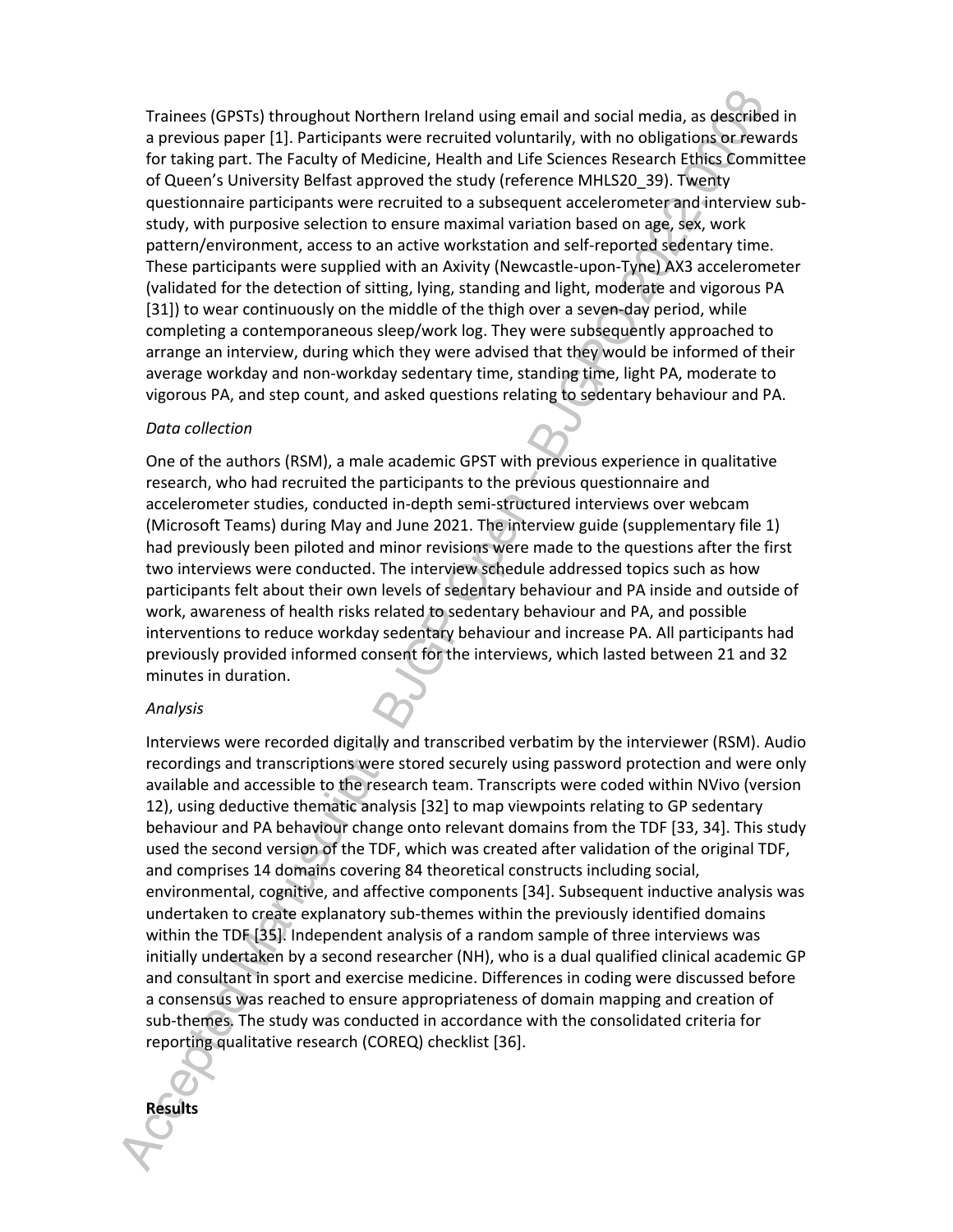Ten GPs and three GPSTs participated in the interviews, comprising nine females and four males. Saturation of the main themes was reached after the 12th interview, as no new emerging themes were identified, however a further interview was conducted to maximise participant diversity. Participants had between one and 27 years of experience working in general practice. Three participants had experience of using active workstations in general practice, while ten did not. Participants had recorded between 7.85 and 12.47 hours of average workday sedentary time during the preceding accelerometer sub-study. Key areas emerging from the interviews were categorised within six theoretical domains, with subthemes within each. A map was used to identify the emerging relationships between domains and sub-themes, which identifies strengths (major or minor factor) of the respective relationships and where they overlapped and interacted (Fig. 1) [32].

### *1) TDF Domain: Environmental context and resources*

This is defined "as any circumstance of a person's situation or environment that discourages or encourages the development of skills and abilities, independence, social competence, and adaptive behaviour" [34]. Table 1 shows relevant participant quotations within this domain.

### 1.1) Subtheme: Workload

All participants identified workload as a key barrier to reducing sedentary behaviour and increasing PA. The working day is extremely busy, with limited time for breaks, impacting the time available to leave the consulting room. This was true for both GPSTs and GPs, as well as those working in urban, suburban and rural environments. One participant identified how the time taken for non-patient facing tasks often spilled over into the lunchbreak, which limited the opportunity for physical activity breaks. Another participant identified how GPs can be reluctant to move away from their desk due to time pressures. Time taken to walk to the waiting room to greet patients was also felt to be a deterrent for some participants.

### 1.2) Subtheme: Climate and seasonality

Like the general population, weather and seasonal factors affected willingness of participants to engage in PA. This was especially relevant given the relatively wet weather in Northern Ireland [37]. One participant cited being deterred by cold conditions, while another participant identified wet weather as a barrier to PA during the lunchbreak, instead opting to continue with work-related tasks.

### 1.3) Subtheme: Physical surroundings

The built and natural environment in and around the workplace influenced PA. One participant, a GP partner, cited a small building as limiting the opportunity for movement. Another participant, a GPST, identified the area surrounding their workplace as being either a positive or a negative influence on their desire to walk when they had the opportunity. Another participant had considered installing a height-adjustable sit-stand desk, but was deterred by the layout of their room.

Physical surroundings are especially relevant for GP partners who often work in the same building for many years. They can potentially have a degree of control over their physical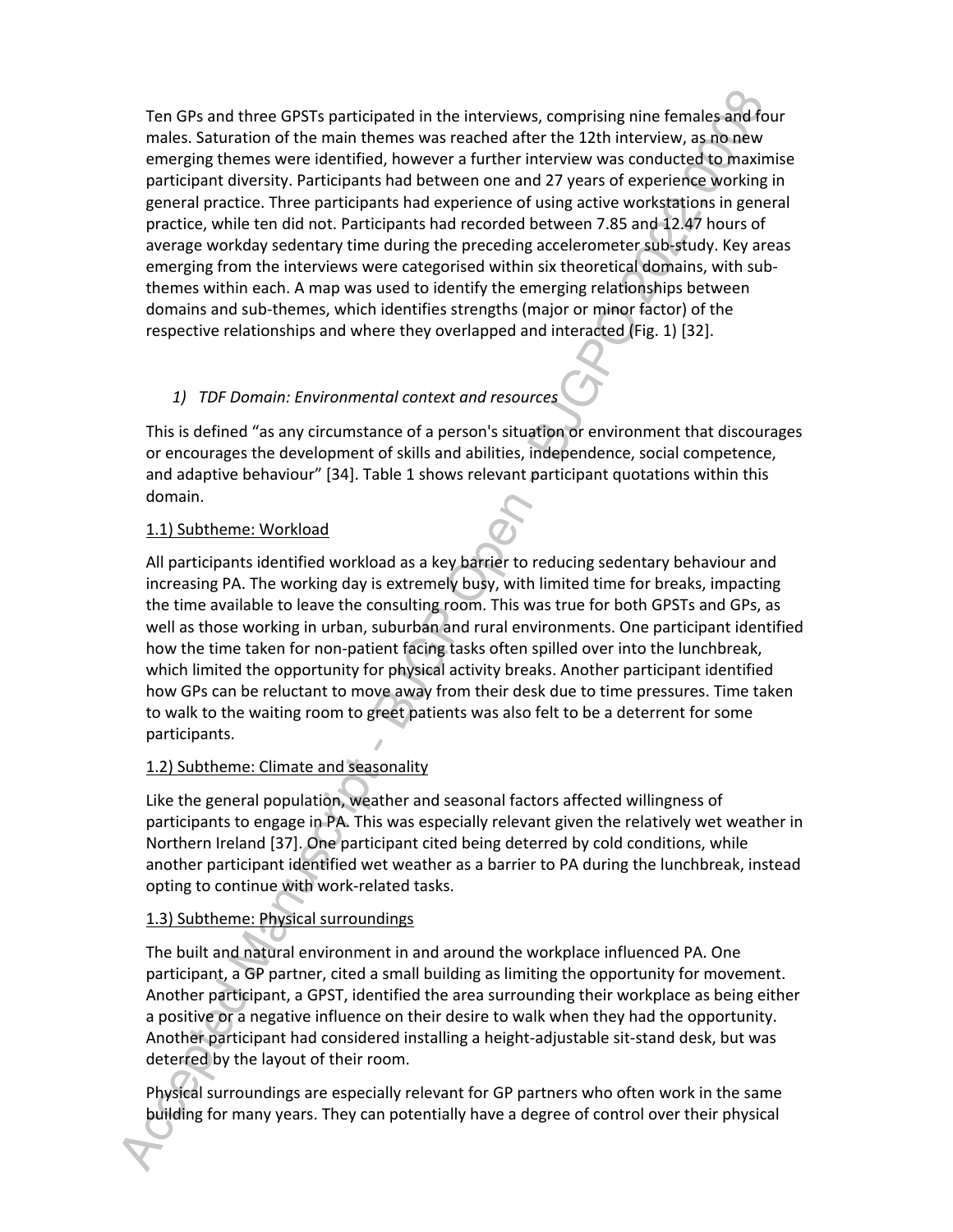environment, such as installing a sit-stand desk in their consulting room, which GPSTs and sessional GPs may be unable to do. GPSTs and sessional GPs, however, typically work in a range of different locations, meaning they can encounter more variety in the built and natural environments where they are working.

### 1.4) Subtheme: Telemedicine

Remote consulting was identified by many participants to be a cause of excessive sedentary time. This is particularly relevant now that GPs provide a high volume of remote consultations, traditionally performed while sitting down, which were initially a way of providing safe patient care at the outset of the COVID-19 pandemic, but will likely remain a permanent part of general practice moving forwards [38, 39]. However, some recognised the possibility of telemedicine to allow an increase in PA.

### *2) TDF Domain: Social professional role and identity*

This encompasses "a coherent set of behaviours and displayed personal qualities of an individual in a social or work setting" [34]. Table 2 shows relevant participant quotations within this domain.

### 2.1) Subtheme: Professional roles and responsibilities

Some participants' beliefs about their professional roles influenced their perceptions regarding their abilities to make changes to their sedentary behaviour and PA, especially within a wider workplace context.

### 2.2) Subtheme: Personal roles and responsibilities

Family commitments, particularly among participants with young children, were identified as limiting the time available for PA. Some personal roles were identified as having a positive influence on PA, such as having a pet dog. This aligns with previous research which demonstrated that dog ownership is associated with increased PA [40-44]. However, just two participants mentioned that they owned a dog. This may be due to high workload and long core working hours of 08:00-18:30 each weekday [45], which may make GPs feel less capable of owning a dog than people working in other occupations.

### 2.3) Subtheme: Role modelling

All participants felt that their own lifestyle choices affected their ability to effectively counsel patients regarding health behaviours, however the importance of this varied between participants.

### *3) TDF Domain: Goals*

These are the "mental representations of outcomes or end states that an individual wants to achieve" [34]. Table 3 shows relevant participant quotations within this domain.

### 3.1) Subtheme: Target setting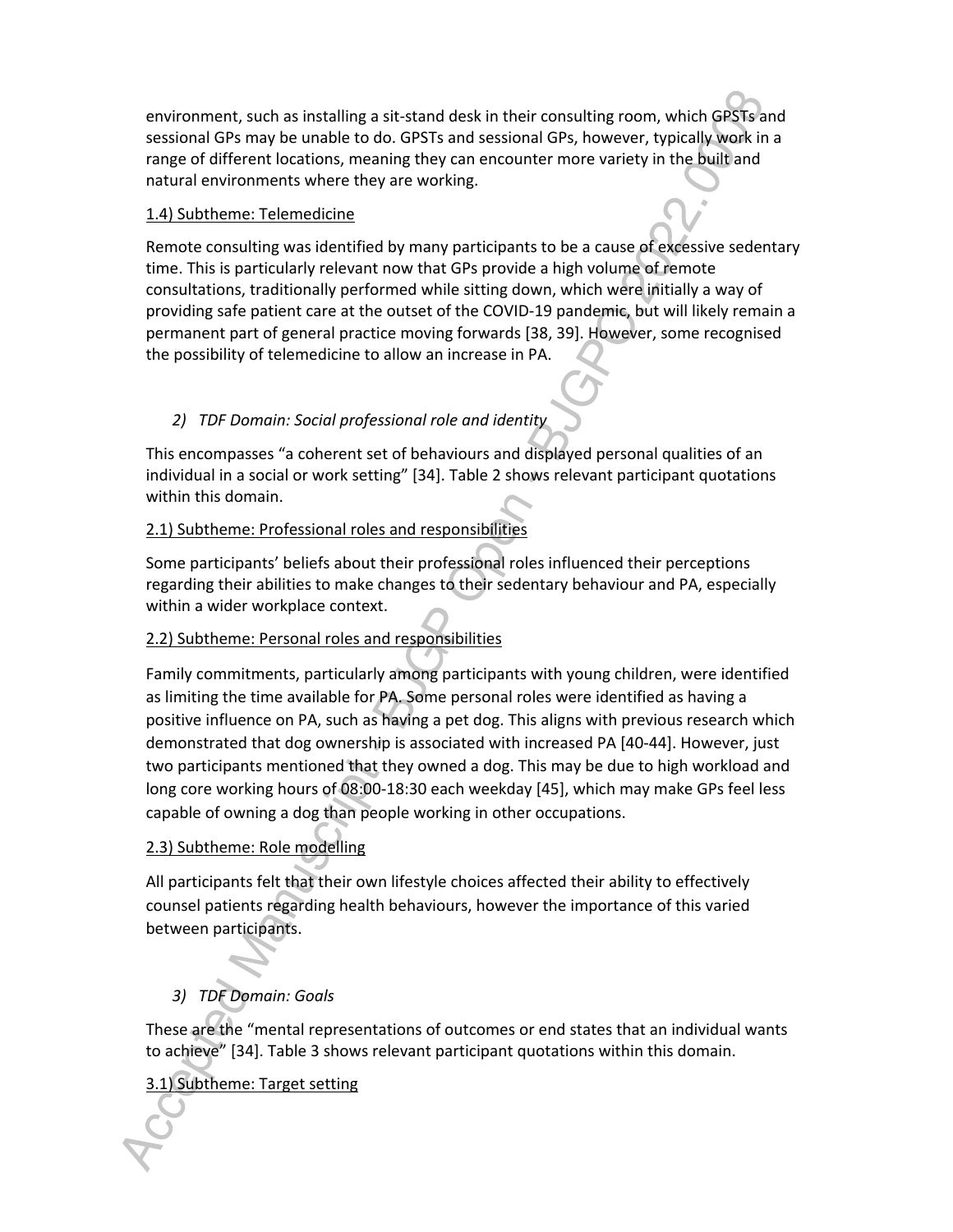Many participants monitored their levels of PA, such as with mobile phone apps or wristworn activity trackers, and set targets for themselves, which were generally deemed to be helpful. However, one participant identified how having a goal for PA could be problematic if they felt unable to achieve it. Monitoring technology was equally prevalent among male, female, younger and older participants, which reflects how most members of society are becoming increasingly technology literate over time [47].

### 3.2) Subtheme: Action planning

Some participants deemed that prioritising PA was essential for physical and mental wellbeing, however some views could potentially be seen as being judgemental of people deemed not to be meeting PA recommendations.

### *4) TDF Domain: Social influences*

This represents the "interpersonal processes that can cause individuals to change their thoughts, feelings, or behaviours" [34]. Table 4 shows relevant participant quotations within this domain.

### 4.1) Subtheme: Influence of colleagues

Colleagues provided both positive and negative influences on the likelihood of participants to engage in behaviours to reduce their sedentary behaviour and increase their PA. This was valid for both GP partners and GPSTs, despite the expectation that partners would feel more deeply imbedded and established in their practices, and thus potentially less likely to be influenced by others.

### 4.2) Subtheme: Patient and public perceptions

How participants felt they were viewed by patients and members of the public were important factors when they were deciding on the pros and cons of engaging in PA, particularly near where they worked. This overlapped with the role modelling subtheme, as described above. The balance of being a positive role model for PA among patients and colleagues, such as by getting out to exercise during the lunchbreak, clashed with the perception of needing to be seen to be working hard by the general public.

### *5) TDF Domain: Knowledge*

This is "an awareness of the existence of something" [34]. Table 5 shows relevant participant quotations within this domain.

### 5.1) Subtheme: Consequences

All participants had good understanding and awareness of health risks related to excessive sedentary behaviour and physical inactivity. This is likely a further source of internal conflict for many GPs, who are aware of the benefits of PA for their own health and wellbeing, but not always able to achieve the recommended levels of PA for various reasons described above.

5.2) Subtheme: Awareness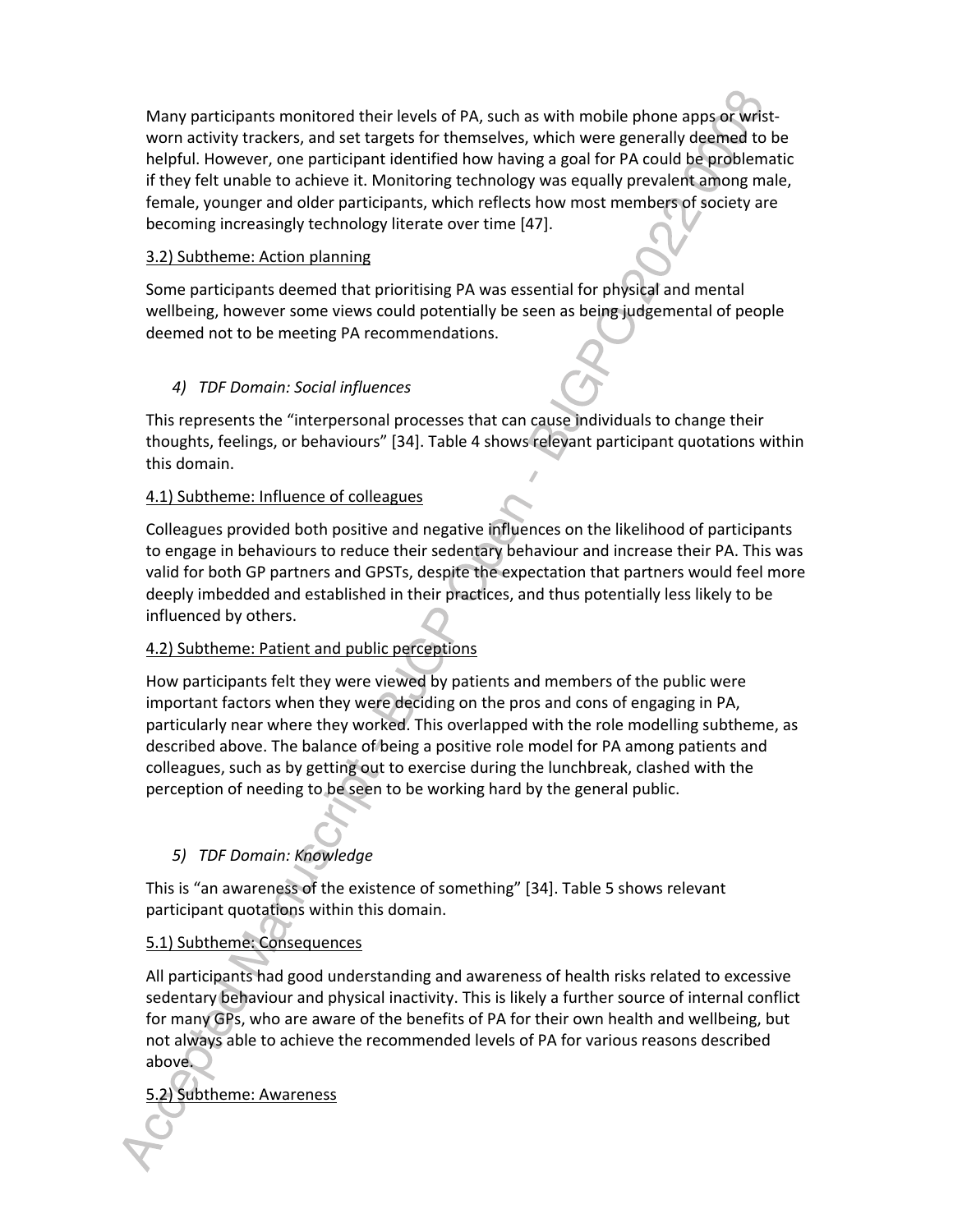Awareness of interventions and initiatives to increase PA among general practice staff was mixed. Ten participants (76.9%) were aware of the parkrun practice initiative [48], but only one participant (7.7%) had heard of the RCGP Active Practice Charter [49]. Some participants were also sceptical about the effectiveness of these interventions and initiatives. This aligns with research showing that people are more likely to maintain positive health behaviours if they make them habitual, and that high levels of PA are required to offset the harms of excessive sedentary behaviour [50, 51].

#### *6) TDF Domain: Intentions*

This is when someone makes a "conscious decision to perform a behaviour or resolves to act in a certain way" [34].

6.1) Subtheme: Stages of change

All participants had different levels of motivation regarding their willingness to change their levels of sedentary behaviour and PA. Individuals typically cycle between stages of change at different time points depending on internal and external factors throughout their life course [52].

GP119, female, was in the contemplation stage.

*"I probably feel like I'm not as active as I should be, probably. I think the NHS recommend 150 minutes, well I don't know, 150 minutes per week of light to moderate exercise and then over 70 minutes of vigorous whereas I kind of feel like. I mean I just go for a few walks, but other than that don't do any other physical activities like running or cycling or sport at the moment. So I feel like I could definitely improve on that."* 

GP113, male, was in the maintenance stage.

*"I just make sure… throughout the morning, I'll periodically take my scripts through. So I make a point, maybe after every four or five patients of just getting up, putting the headset off and walking away from my desk just to make sure that I stand up and maybe force myself to take a bathroom break every, at least every 10 patients as well."*

#### **Discussion**

#### *Summary*

Despite widespread awareness among GPs of the health risks associated with physical inactivity, and of the current UK PA guidelines, they identified many barriers that hindered their own abilities to reduce their sedentary behaviour and increase their PA. These included workload, personal and professional roles and responsibilities, and physical infrastructure. Several factors were seen as being enablers for some, and barriers for others. These included telemedicine, the local environment, social influences, patient and public perceptions, and climate and seasonality. GPs did recognise their potential to be positive role models in encouraging patients and colleagues to become more physically active. They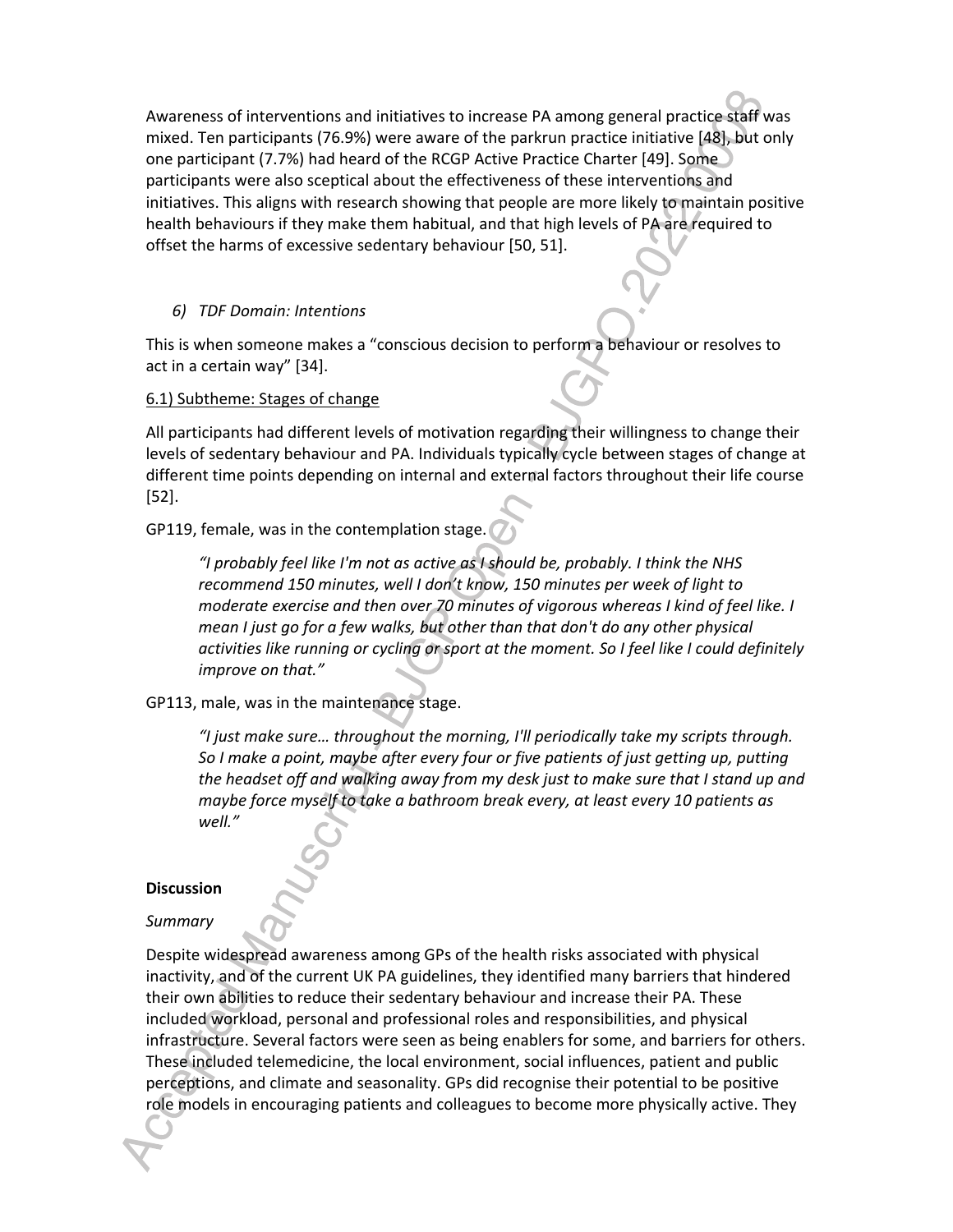were aware that for this advice to seem credible to patients, GPs should aim to be less sedentary and more physically active themselves. The idea of GPs being a positive role model for PA was tempered, however, by concerns of a negative public perception if GPs were seen to be taking breaks for PA during the working day, especially due to present concerns around patient access and primary care workload. It therefore appears that many GPs do not currently feel able to adopt the role of being a positive physical activity role model to their patients, which represents a missed opportunity for healthy lifestyle promotion and the associated benefits this could entail [53].

### *Strengths and limitations*

This study provides detailed insights into the thoughts and opinions of GPs regarding their own sedentary behaviour and PA, with interviews conducted after participants had received detailed, personalised, objective feedback regarding their sedentary behaviour and PA throughout a seven-day period. Although many studies have previously focused sedentary behaviour and PA among patients and the general public, minimal previous research has examined this among GPs themselves. Although all participants were working in Northern Ireland at the time of the study, they had similar working conditions to their colleagues working within general practice across the rest of the UK.

This study only examined the perspectives of GPs and GPSTs, however more diverse views could potentially be identified by including other professions such as nurses, receptionists and allied health professionals working in the general practice setting.

Using deductive analysis to map responses to domains within the TDF meant that some responses could potentially have been mapped to more than one domain. However, when this was the case, the domain with most perceived relevance was chosen, as shown in Figure 1.

### *Comparison with existing literature*

Findings from this study align with similar previous research among other population groups both inside and outside the field of medicine. Despite many GPs having good knowledge of PA guidelines, counselling patients about the benefits of PA is often a low priority compared to other health behaviour modifications [54]. Therefore, although GPs could be in an optimal position to counsel their patients about the health benefits of PA, this does not currently appear to be being realised [54]. In a cross-sectional survey of GPs in the Republic of Ireland, time pressures, lack of energy, lack of suitable exercise facilities and environment, and competing roles and responsibilities were all identified as barriers to them increasing their own PA [55]. Similar findings were replicated among doctors and nurses working in India, with participants additionally reporting that they prioritised the health of their patients over their own health [56]. Desk-based workers in other professions also identified similar barriers to increasing their PA, such as workload, workplace culture, social norms, and public perceptions [57]. Cultural and social factors were also important among other population groups, such as university students [58] and older adults [59], demonstrating that these are relevant considerations across the life course.

Numerous positive aspects relating to PA were identified in this study, including both physical and mental health benefits. This corresponds with previous research examining motivations for participation in PA among other desk-based workers [57] and individuals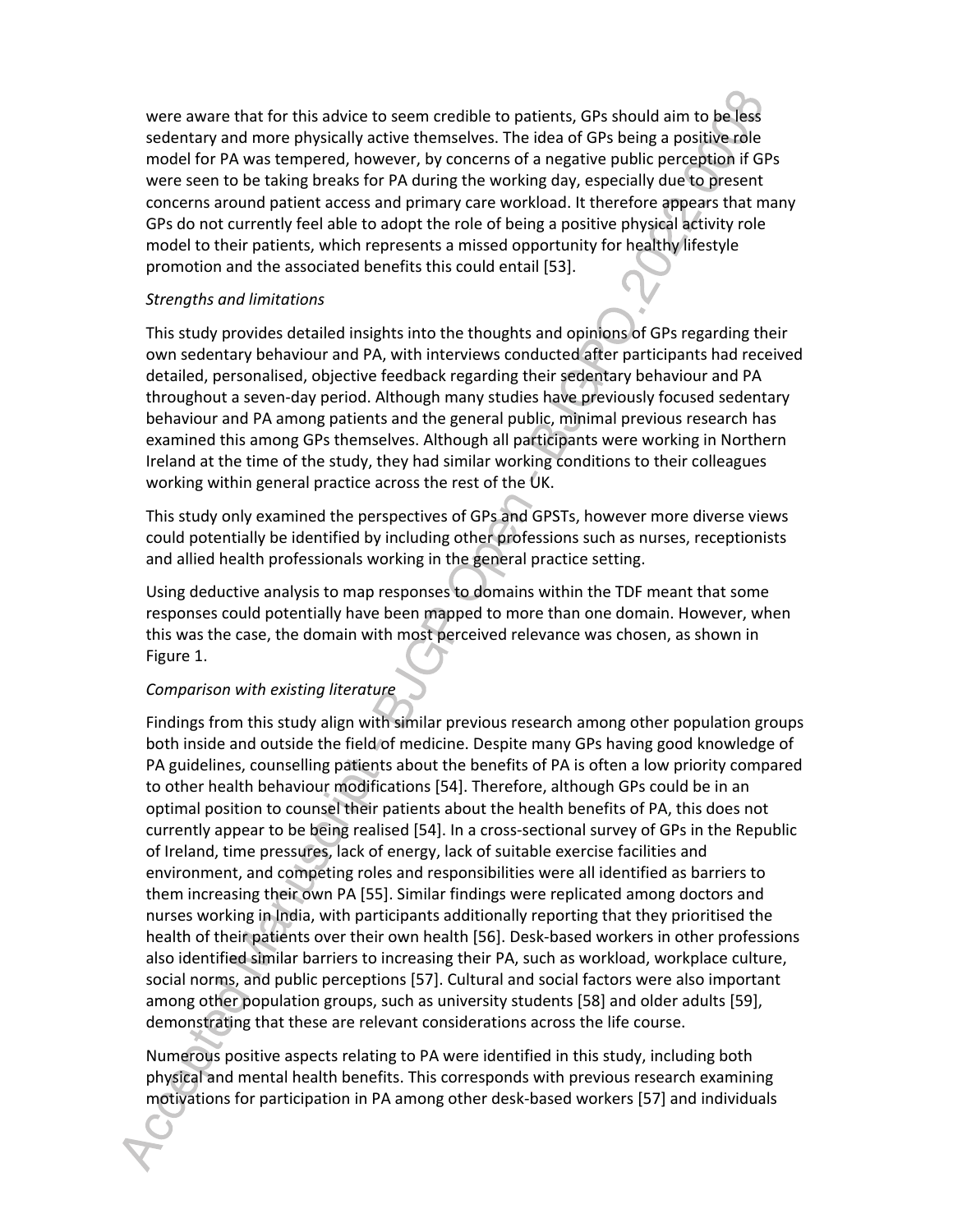across the lifespan [60]. In terms of enablers which helped participants to be more physically active, a positive workplace culture, self-monitoring, goal-setting, and social support were all identified by nurses in Queensland, Australia [61], which aligns with the findings from this study. In general, therefore, this study demonstrates that GPs have similar barriers and facilitators to increasing their PA as most other population groups, with the additional awareness and insight into how their current high levels of sedentary behaviour and physical inactivity are negatively affecting their own health. However, despite this knowledge, it appears that for many GPs there are more barriers, which play a stronger role than enablers, to them reducing their sedentary behaviour and increasing their PA. Changing general practice workplace culture through behaviour change interventions requires a complex, multi-layered process [62] which goes above and beyond the current offerings relating to PA promotion, however recent initiatives such as the RCGP Active Practice Charter can play a positive role [49].

Increasing evidence is emerging of the positive effects of interventions to reduce sedentary behaviour through improving biomarkers of cardiometabolic risk [63]. Several studies have shown the efficacy of multicomponent interventions in helping to reduce sedentary time and increase PA among desk-based workers [64-66]. Co-production of "sit less at work" interventions, taking pragmatic approaches to reduce barriers to PA, appear promising among smaller workplaces, and could potentially be replicated among general practices in future [67, 68]. Like other behaviour change interventions, for this to be successful in the general practice setting will require careful consideration of the many factors which contribute to change management at the individual and organisational level, to ensure that enablers to GPs reducing their sedentary behaviour and increasing their PA become stronger than the many barriers identified in this study [68, 69].

#### *Implications for research and practice*

This study demonstrates that GPs have good awareness of the negative health consequences of excessive sedentary behaviour and physical inactivity and that most GPs are unhappy with their current levels of sedentary behaviour and PA. Now that numerous barriers and facilitators to GPs increasing their PA have been identified, further research should assess the acceptability of co-produced multicomponent interventions aimed at encouraging general practice staff to be less sedentary and more physically active throughout the working day, as well as how this affects their interactions with patients and

ability to counsel patients about PA.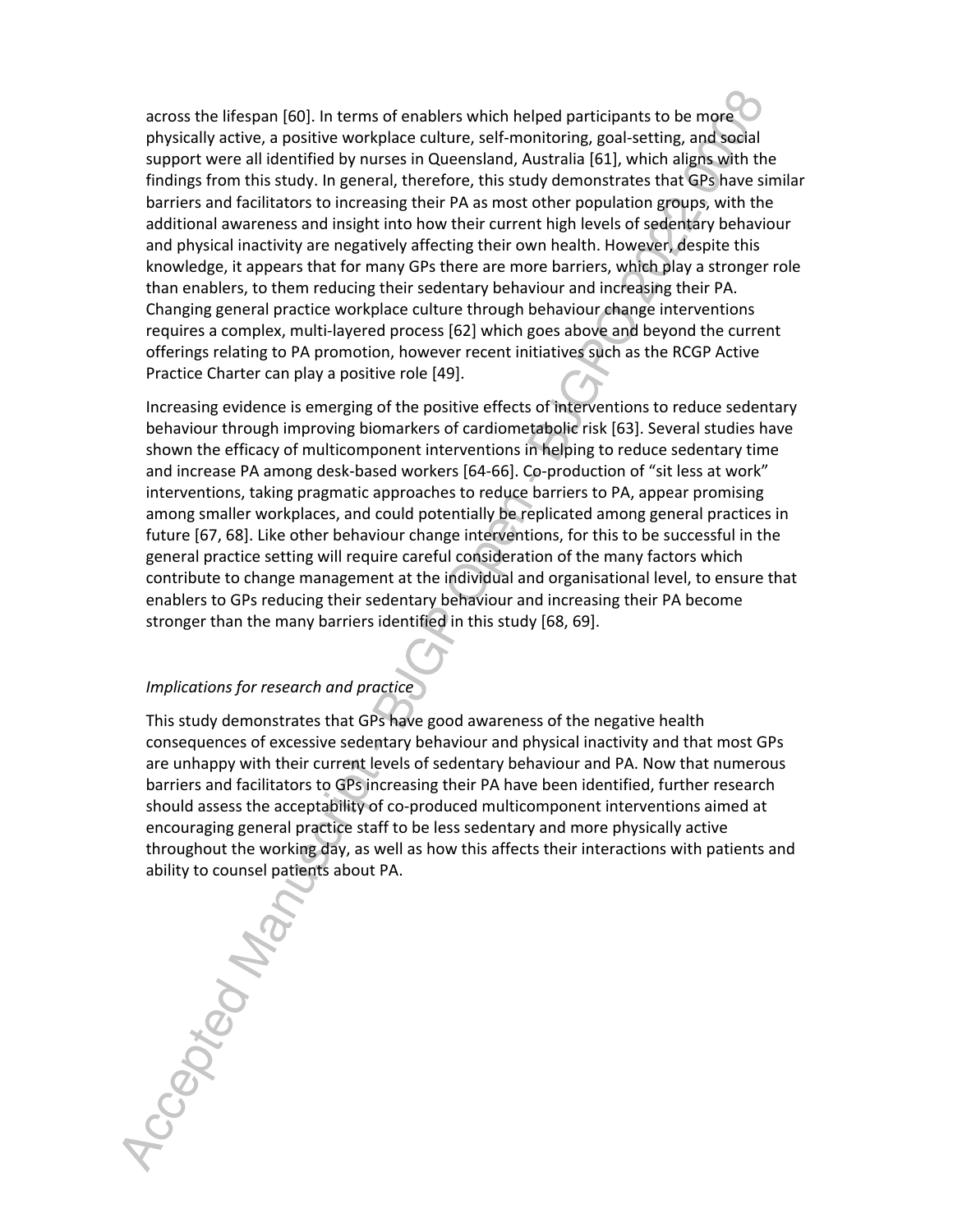#### **Additional Information**

### *Funding*

This study is funded by the Health and Social Care Research and Development Division, Public Health Agency's GP Academic Research Training Scheme under grant number EAT/5332/19. The funding body had no influence in the design of the study nor in the collection, analysis and interpretation of data as well as the writing of related manuscripts.

### *Ethical approval*

Ethical approval was granted by the Faculty of Medicine, Health and Life Sciences Research Ethics Committee of Queen's University Belfast (Ref. MHLS 20\_39 and MHLS 20\_39 – Amendment 1).

### *Competing interests*

The authors have declared no competing interests.

#### *Acknowledgements*

Thank you to all the GPs and GPSTs who responded to the survey and especially those who participated in the accelerometer and interview sub-study.

Accepted Manuscript B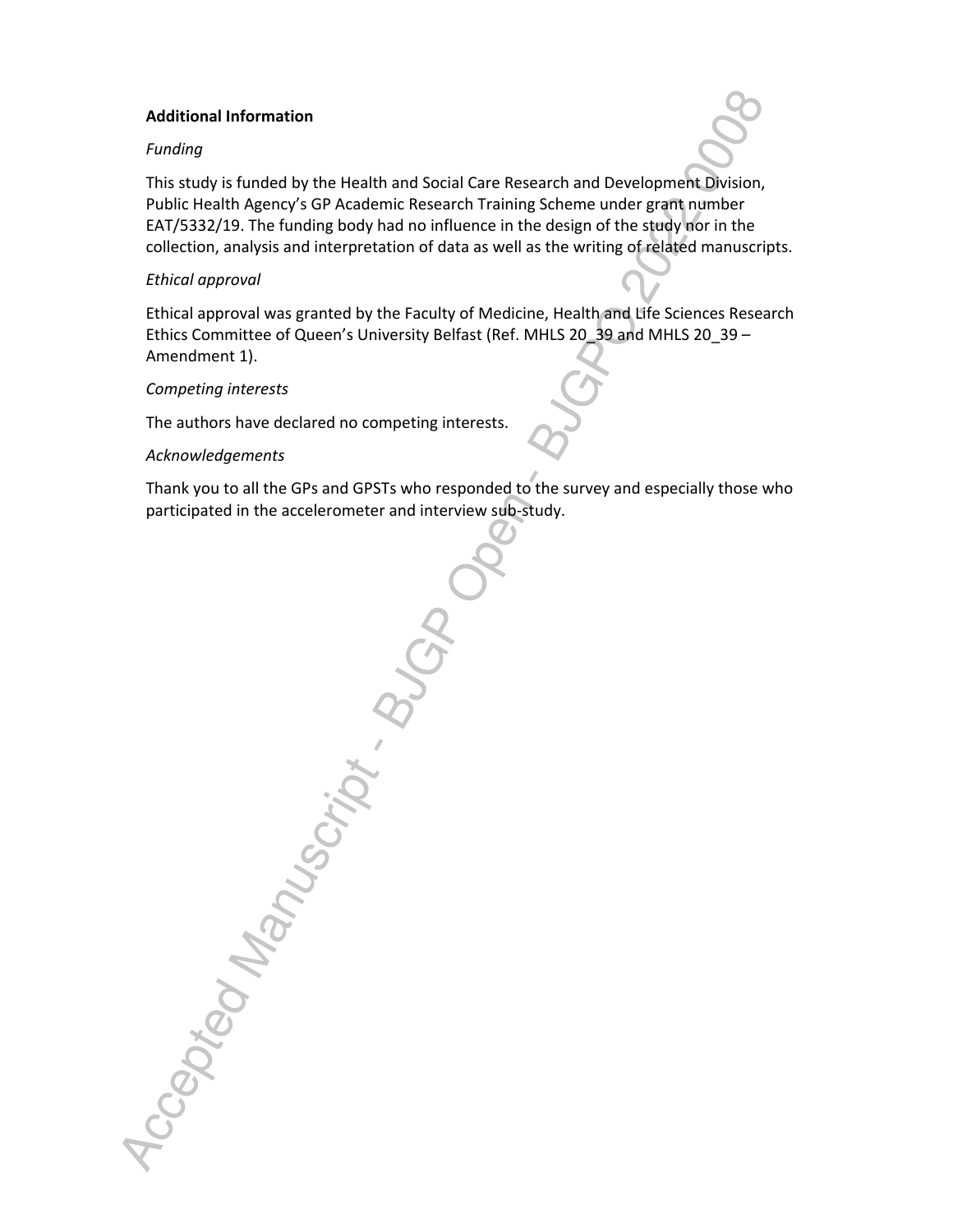### **References:**

1. Mayne RS, Hart ND, Tully MA, et al. Exploration of sedentary behaviour among general practitioners: A cross-sectional study. *BJGP Open*. 2021:BJGPO.2021.0196.

2. Tremblay MS, Aubert S, Barnes JD, et al. Sedentary Behavior Research Network (SBRN) – Terminology Consensus Project process and outcome. *Int J Behav Nutr Phys Act*. 2017;14(1).

3. Lee IM, Shiroma EJ, Lobelo F, et al. Effect of physical inactivity on major noncommunicable diseases worldwide: an analysis of burden of disease and life expectancy. *The Lancet*. 2012;380(9838):219-29.

4. Biswas A, Oh PI, Faulkner GE, et al. Sedentary time and its association with risk for disease incidence, mortality, and hospitalization in adults: a systematic review and metaanalysis. *Ann Intern Med*. 2015;162(2):123-32.

5. Chau JY, Grunseit AC, Chey T, et al. Daily sitting time and all-cause mortality: a metaanalysis. *PLoS One*. 2013;8(11):e80000.

6. Katzmarzyk PT, Church TS, Craig CL, et al. Sitting time and mortality from all causes, cardiovascular disease, and cancer. *Med Sci Sports Exerc*. 2009;41(5):998-1005.

7. Koster A, Caserotti P, Patel KV, et al. Association of sedentary time with mortality independent of moderate to vigorous physical activity. *PLoS One*. 2012;7(6):e37696.

8. Bull FC, Al-Ansari SS, Biddle S, et al. World Health Organization 2020 guidelines on physical activity and sedentary behaviour. *Br J Sports Med*. 2020;54(24):1451-62.

9. Klein D, Guenther C, Ross S. Do as I say, not as I do. Lifestyles and counseling practices of physician faculty at the University of Alberta. *Can Fam Physician*. 2016;62(7):e393-e9.

10. Lobelo F, de Quevedo IG. The evidence in support of physicians and health care providers as physical activity role models. *Am J Lifestyle Med*. 2016;10(1):36-52.

11. Lobelo F, Duperly J, Frank E. Physical activity habits of doctors and medical students influence their counselling practices. *Br J Sports Med*. 2008;43(2):89-92.

12. Stanford FC, Durkin MW, Stallworth JR, et al. Factors that Influence Physicians' and Medical Students' Confidence in Counseling Patients About Physical Activity. *J Prim Prev*. 2014;35(3):193-201.

13. Frank E, Segura C, Shen H, et al. Predictors of Canadian Physicians' Prevention Counseling Practices. *Can J Public Health*. 2010;101(5):390-5.

14. Belfrage ASV, Grotmol KS, Tyssen R, et al. Factors influencing doctors' counselling on patients' lifestyle habits: a cohort study. *BJGP Open*. 2018;2(3):bjgpopen18X1016.

15. Buckley BJR, Finnie SJ, Murphy RC, et al. "You've Got to Pick Your Battles": A Mixed-Methods Investigation of Physical Activity Counselling and Referral within General Practice. *International Journal of Environmental Research and Public Health*. 2020;17(20):7428.

16. Frank E, Breyan J, Elon L. Physician disclosure of healthy personal behaviors improves credibility and ability to motivate. *Arch Fam Med*. 2000;9(3):287-9.

17. Fraser S, Leveritt M, Ball L. Patients' perceptions of their general practitioner's health and weight influences their perceptions of nutrition and exercise advice received. *J Prim Health Care*. 2013;5(4):301-7.

18. Lemaire JB, Ewashina D, Polachek AJ, et al. Understanding how patients perceive physician wellness and its links to patient care: A qualitative study. *PLoS One*. 2018;13(5):e0196888.

19. Doll R, Peto R, Boreham J, et al. Mortality in relation to smoking: 50 years' observations on male British doctors. *Bmj*. 2004;328(7455):1519.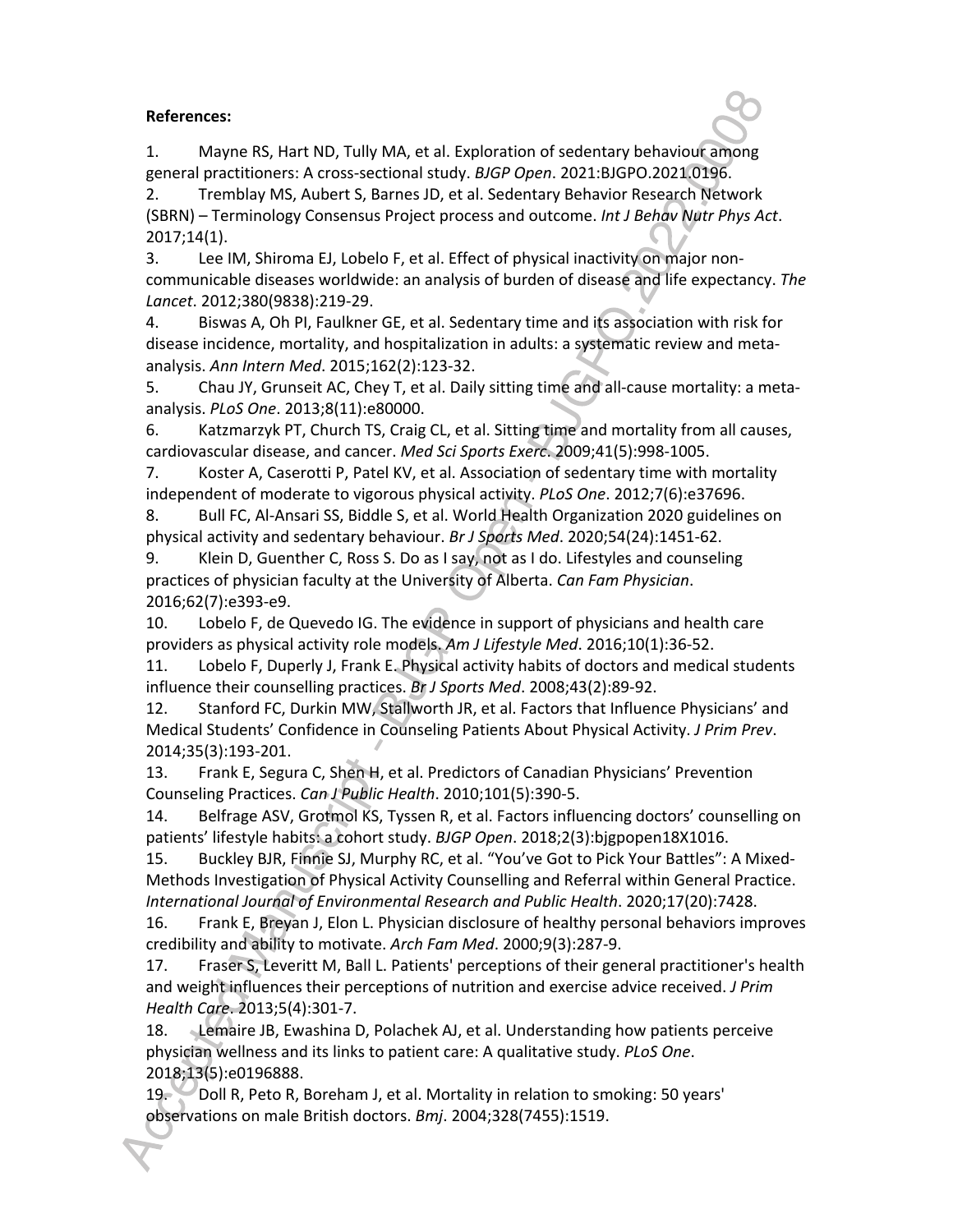20. Garfinkel L. Cigarette smoking among physicians and other health professionals, 1959-1972. *CA: A Cancer Journal for Clinicians*. 1976;26(6):373-5.

21. Dekker HM, Looman CW, Adriaanse HP, et al. Prevalence of smoking in physicians and medical students, and the generation effect in The Netherlands. *Soc Sci Med*. 1993;36(6):817-22.

22. Nelson DE, Giovino GA, Emont SL, et al. Trends in cigarette smoking among US physicians and nurses. *Jama*. 1994;271(16):1273-5.

23. Smith DR, Leggat PA. An international review of tobacco smoking in the medical profession: 1974-2004. *BMC Public Health*. 2007;7:115.

24. Smith DR, Wada K. Declining rates of tobacco use in the Japanese medical profession, 1965-2009. *J Epidemiol*. 2013;23(1):4-11.

25. Edwards R, Tu D, Stanley J, et al. Smoking prevalence among doctors and nurses-2013 New Zealand census data. *N Z Med J*. 2018;131(1471):48-57.

26. Nelson DE, Emont SL, Brackbill RM, et al. Cigarette smoking prevalence by occupation in the United States. A comparison between 1978 to 1980 and 1987 to 1990. *J Occup Med*. 1994;36(5):516-25.

27. Edwards R, Peace J, Stanley J, et al. Setting a Good Example? Changes in Smoking Prevalence Among Key Occupational Groups in New Zealand: Evidence From the 1981 and 2006 Censuses. *Nicotine & Tobacco Research*. 2012;14(3):329-37.

28. McGrady FP, McGlade KJ, Cupples ME, et al. Questionnaire survey of physical activity in general practitioners (PHIT GP study). *Ulster Med J*. 2007;76(2):91.

29. Atkins L, Francis J, Islam R, et al. A guide to using the Theoretical Domains Framework of behaviour change to investigate implementation problems. *Implementation Science*. 2017;12(1).

30. Prince SA, LeBlanc AG, Colley RC, et al. Measurement of sedentary behaviour in population health surveys: a review and recommendations. *PeerJ*. 2017;5:e4130.

31. Crowley P, Skotte J, Stamatakis E, et al. Comparison of physical behavior estimates from three different thigh-worn accelerometers brands: a proof-of-concept for the Prospective Physical Activity, Sitting, and Sleep consortium (ProPASS). *Int J Behav Nutr Phys Act*. 2019;16(1):65.

32. Braun V, Clarke V. Using thematic analysis in psychology. *Qualitative Research in Psychology*. 2006;3(2):77-101.

33. Michie S. Making psychological theory useful for implementing evidence based practice: a consensus approach. *Quality and Safety in Health Care*. 2005;14(1):26-33.

34. Cane J, O'Connor D, Michie S. Validation of the theoretical domains framework for use in behaviour change and implementation research. *Implementation Science*. 2012;7(1):37.

35. Thomas DR. A general inductive approach for analyzing qualitative evaluation data. *American Journal of Evaluation*. 2006;27(2):237-46.

36. Tong A, Sainsbury P, Craig J. Consolidated criteria for reporting qualitative research (COREQ): a 32-item checklist for interviews and focus groups. *International Journal for Quality in Health Care*. 2007;19(6):349-57.

37. Choudhari KA. Northern Ireland weather. *BMJ : British Medical Journal*. 2003;326(7384):313-.

38. Murphy M, Scott LJ, Salisbury C, et al. Implementation of remote consulting in UK primary care following the COVID-19 pandemic: a mixed-methods longitudinal study. *Br J Gen Pract*. 2021;71(704):e166-e77.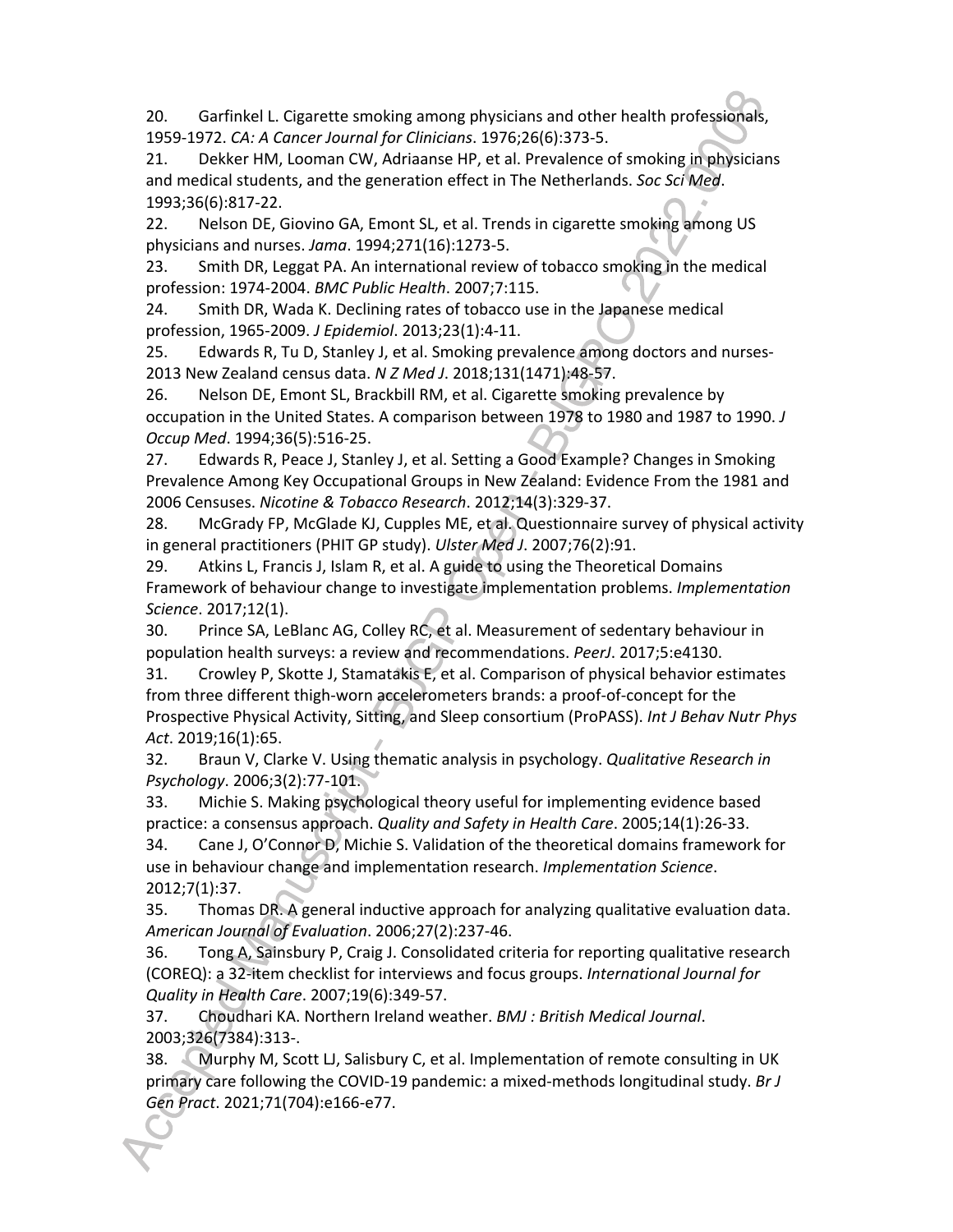39. Joy M, McGagh D, Jones N, et al. Reorganisation of primary care for older adults during COVID-19: a cross-sectional database study in the UK. *Br J Gen Pract*. 2020;70(697):e540-e7.

40. Gillum RF, Obisesan TO. Living with companion animals, physical activity and mortality in a US national cohort. *International Journal of Environmental Research and Public Health*. 2010;7(6):2452-9.

41. Yabroff KR, Troiano RP, Berrigan D. Walking the Dog: Is Pet Ownership Associated With Physical Activity in California? *Journal of Physical Activity and Health*. 2008;5(2):216- 28.

42. Cutt H, Giles-Corti B, Knuiman M, et al. Dog ownership, health and physical activity: A critical review of the literature. *Health & Place*. 2007;13(1):261-72.

43. Cutt HE, Knuiman MW, Giles-Corti B. Does getting a dog increase recreational walking? *International Journal of Behavioral Nutrition and Physical Activity*. 2008;5(1):17.

44. Westgarth C, Christley RM, Christian HE. How might we increase physical activity through dog walking?: A comprehensive review of dog walking correlates. *International Journal of Behavioral Nutrition and Physical Activity*. 2014;11(1):83.

45. UK NGC. GP extended hours. Emergency and acute medical care in over 16s: service delivery and organisation: National Institute for Health and Care Excellence (UK); 2018.

46. Abarca-Gómez L, Abdeen ZA, Hamid ZA, et al. Worldwide trends in body-mass index, underweight, overweight, and obesity from 1975 to 2016: a pooled analysis of 2416 population-based measurement studies in 128·9 million children, adolescents, and adults. *The Lancet*. 2017;390(10113):2627-42.

47. Hung L-Y, Lyons JG, Wu C-H. Health information technology use among older adults in the United States, 2009–2018. *Current medical research and opinion*. 2020;36(5):789-97.

48. Fleming J, Bryce C, Parsons J, et al. Engagement with and delivery of the 'parkrun practice initiative' in general practice: a mixed methods study. *British Journal of General Practice*. 2020;70(697):e573-e80.

49. RCGP. Active Practice Charter [Available from:

https://elearning.rcgp.org.uk/mod/page/view.php?id=12583].

50. Ekelund U, Tarp J, Steene-Johannessen J, et al. Dose-response associations between accelerometry measured physical activity and sedentary time and all cause mortality: systematic review and harmonised meta-analysis. *BMJ*. 2019;366:l4570.

51. Gardner B, Lally P, Wardle J. Making health habitual: the psychology of 'habitformation' and general practice. *British Journal of General Practice*. 2012;62(605):664-6. 52. Prochaska JO, Norcross JC, DiClemente CC. Applying the stages of change.

*Psychotherapy in Australia*. 2013;19(2):10-5.

53. Brooks J, Ahmad I, Easton G. Promoting physical activity: the general practice agenda. *British Journal of General Practice*. 2016;66(650):454-5.

54. Wheeler PC, Mitchell R, Ghaly M, et al. Primary care knowledge and beliefs about physical activity and health: a survey of primary healthcare team members. *BJGP Open*. 2017;1(2):bjgpopen17X1008.

55. Keohane DM, McGillivary NA, Daly B. Physical activity levels and perceived barriers to exercise participation in Irish General Practitioners and General Practice trainees. *Ir Med J*. 2018;111(2):690.

56. George LS, Lais H, Chacko M, et al. Motivators and Barriers for Physical Activity among Health-Care Professionals: A Qualitative Study. *Indian journal of community medicine : official publication of Indian Association of Preventive & Social Medicine*. 2021;46(1):66-9.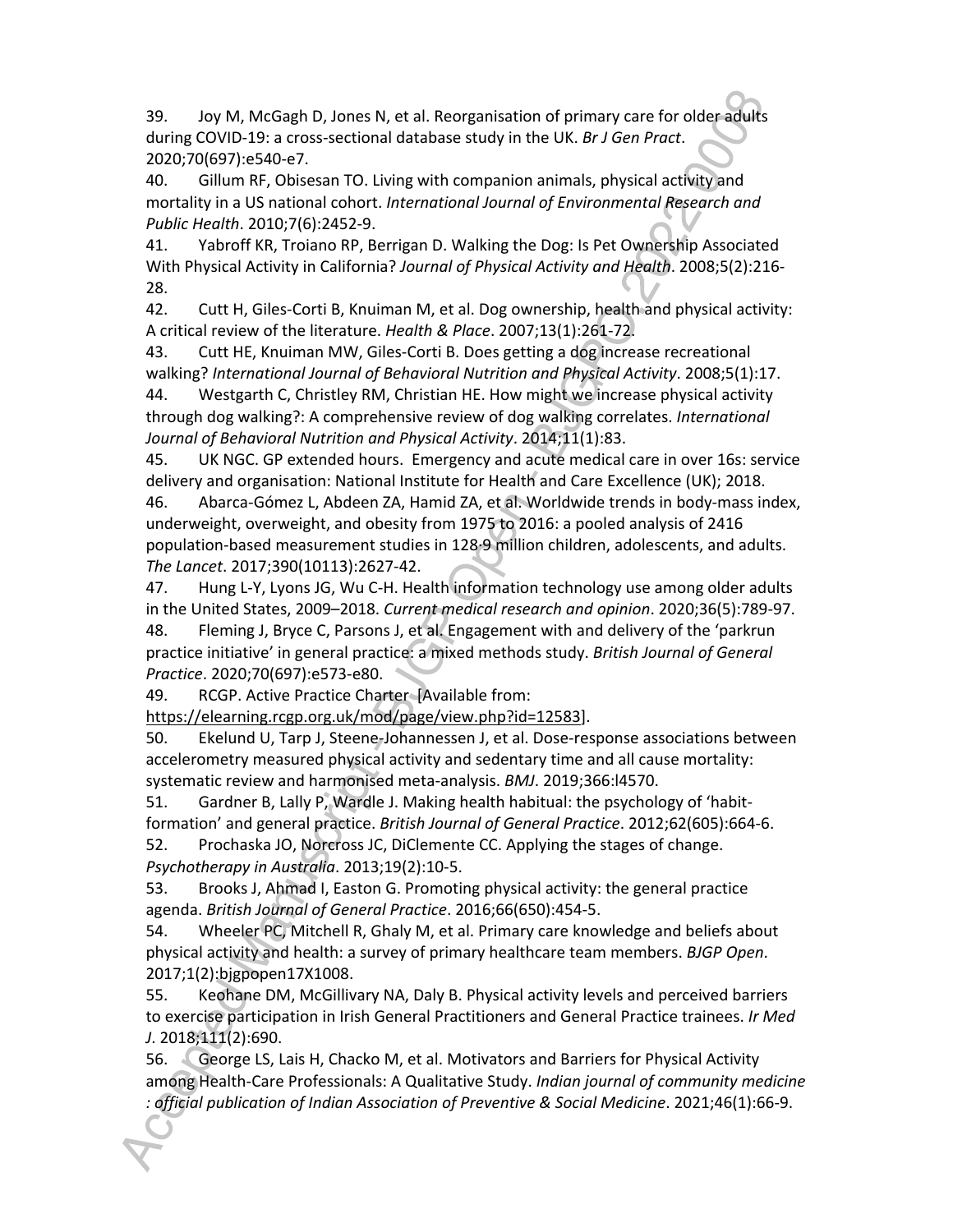57. Ryde GC, Atkinson P, Stead M, et al. Physical activity in paid work time for deskbased employees: a qualitative study of employers' and employees' perspectives. *BMC Public Health*. 2020;20(1).

58. Deliens T, Deforche B, De Bourdeaudhuij I, et al. Determinants of physical activity and sedentary behaviour in university students: a qualitative study using focus group discussions. *BMC Public Health*. 2015;15(1):201.

59. Wahlich C, Beighton C, Victor C, et al. 'You started something … then I continued by myself': a qualitative study of physical activity maintenance. *Primary Health Care Research & Development*. 2017;18(06):574-90.

60. Gavin J, Keough M, Abravanel M, et al. Motivations for participation in physical activity across the lifespan. *International Journal of Wellbeing*. 2014;4(1).

61. Torquati L, Kolbe-Alexander T, Pavey T, et al. Diet and physical activity behaviour in nurses: a qualitative study. *International Journal of Health Promotion and Education*. 2016;54(6):268-82.

62. Michie S, West R, Finnerty AN, et al. Representation of behaviour change interventions and their evaluation: Development of the Upper Level of the Behaviour Change Intervention Ontology. *Wellcome open research*. 2021;5:123-.

63. Hadgraft NT, Winkler E, Climie RE, et al. Effects of sedentary behaviour interventions on biomarkers of cardiometabolic risk in adults: systematic review with meta-analyses. *British Journal of Sports Medicine*. 2021;55(3):144-54.

64. Edwardson CL, Yates T, Biddle SJH, et al. Effectiveness of the Stand More AT (SMArT) Work intervention: cluster randomised controlled trial. *BMJ*. 2018;363:k3870.

65. Stephens SK, Eakin EG, Clark BK, et al. What strategies do desk-based workers choose to reduce sitting time and how well do they work? Findings from a cluster randomised controlled trial. *International Journal of Behavioral Nutrition and Physical Activity*. 2018;15(1).

66. Maylor BD, Edwardson CL, Zakrzewski-Fruer JK, et al. Efficacy of a Multicomponent Intervention to Reduce Workplace Sitting Time in Office Workers. *Journal of Occupational & Environmental Medicine*. 2018;60(9):787-95.

67. Mackenzie K, Such E, Norman P, et al. Using Co-Production to Develop "Sit Less at Work" Interventions in a Range of Organisations. *International Journal of Environmental Research and Public Health*. 2021;18(15):7751.

68. Mackenzie K, Such E, Norman P, et al. Understanding the Implementation of "Sit Less at Work" Interventions in Three Organisations: A Mixed Methods Process Evaluation. *International Journal of Environmental Research and Public Health*. 2021;18(14):7361. 69. Dent EB, Goldberg SG. Challenging "resistance to change". *The Journal of applied behavioral science*. 1999;35(1):25-41.

*behavioral science*. 1999;35(1):25-41.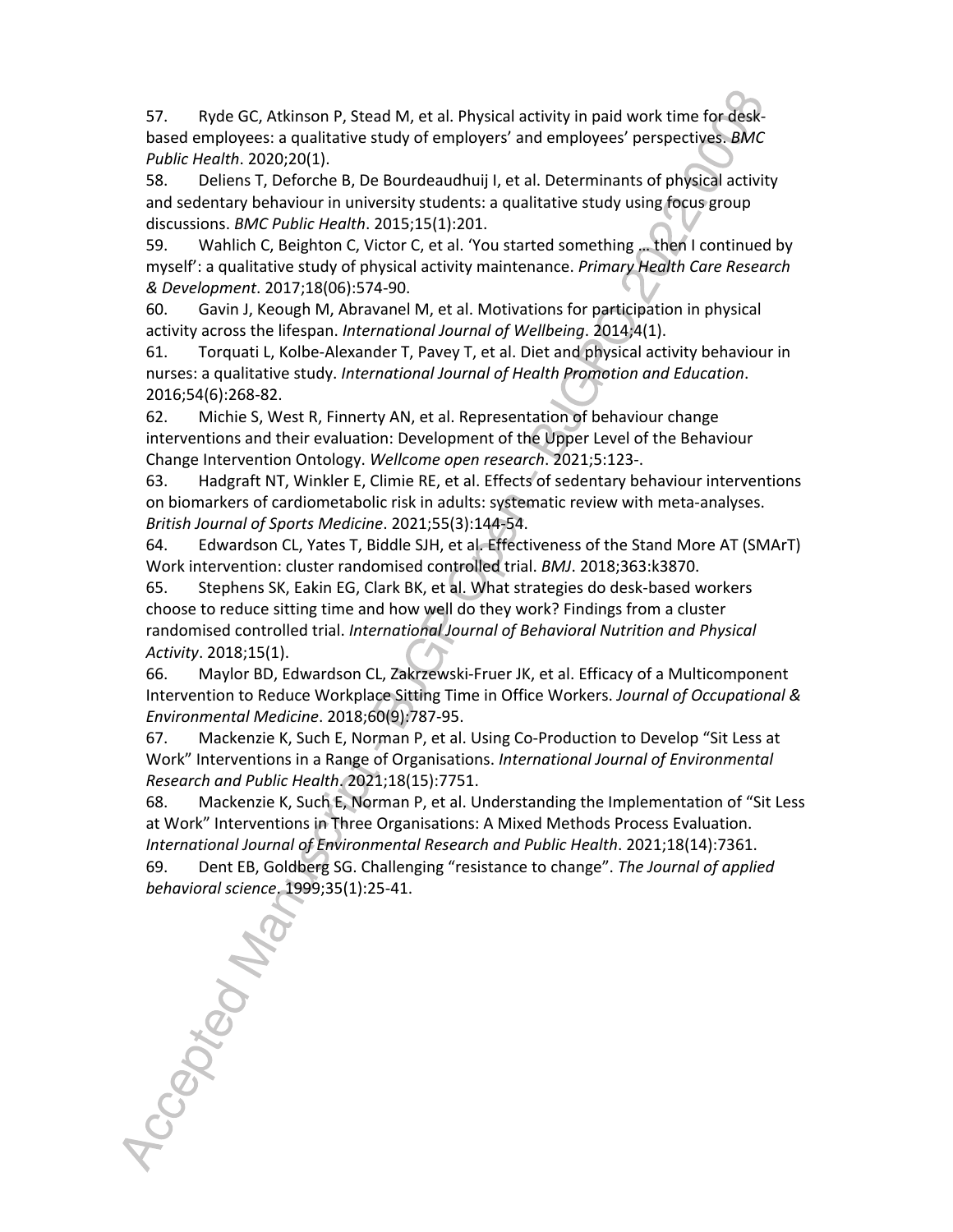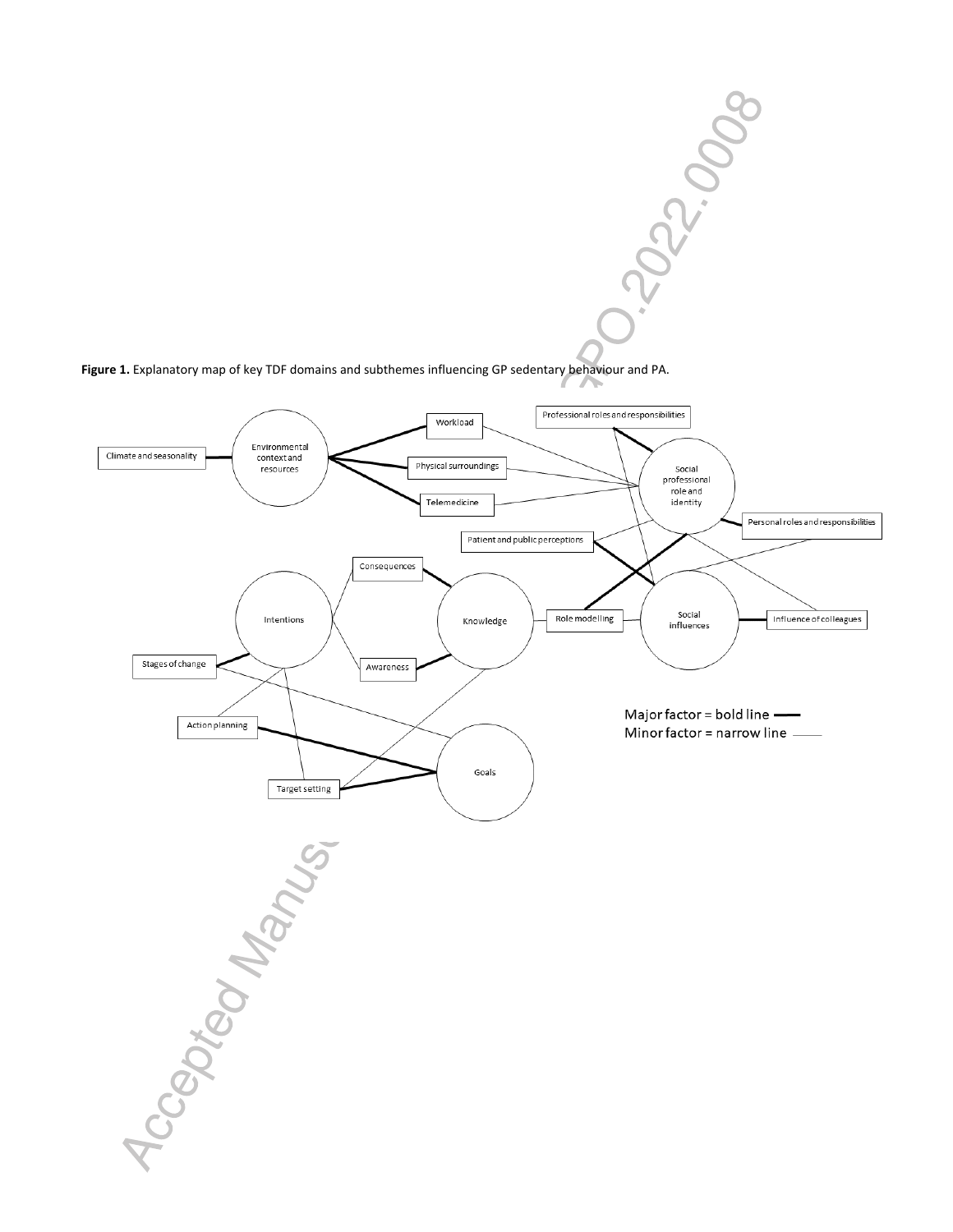|                            | Table 1. Participants' quotations for "environmental context and resources" TDF domain                                                                                                                                                                                                                                                                                             |
|----------------------------|------------------------------------------------------------------------------------------------------------------------------------------------------------------------------------------------------------------------------------------------------------------------------------------------------------------------------------------------------------------------------------|
| Subtheme                   | Quote                                                                                                                                                                                                                                                                                                                                                                              |
| Workload                   | "It's probably workload, obviously. The practice closes one to two, so really there shouldn't be anybody turning up. Like,<br>there's no need for a GP to be in the building for that time. But there's always paperwork, blood results, overdue phone calls                                                                                                                       |
|                            | that need done" GP102, female.                                                                                                                                                                                                                                                                                                                                                     |
|                            | "I often intend to go for a walk for 20 minutes at lunchtime, but sometimes the workload is so heavy that you think, well, if I                                                                                                                                                                                                                                                    |
|                            | go for a walk for 20 minutes at lunchtime, I'm going to be staying 20 minutes later at work Some GPs, and I suppose I'm                                                                                                                                                                                                                                                            |
|                            | tempted now, bring a flask and have a cup of tea at their desk rather than having to walk down to the kitchen and waste<br>five minutes doing that, you know, it's just, it's just the time pressure, isn't it?" GP111, male.                                                                                                                                                      |
|                            |                                                                                                                                                                                                                                                                                                                                                                                    |
|                            | "If I wasn't in the room which is the furthest from the waiting room, I might consider it I think the human touch is very<br>good, but yeah, by the time I walk to the waiting room and walk back again it takes too long." GP 110, male.                                                                                                                                          |
|                            |                                                                                                                                                                                                                                                                                                                                                                                    |
| Climate and<br>seasonality | "I guess during winter time I find it very difficult to get up in the morning in the ice and the cold to get out for any sort of<br>exercise." GP109, female.                                                                                                                                                                                                                      |
|                            | "If it's wet and dreary, I probably prefer just to push on with some work rather than head out to walk and get soaked."                                                                                                                                                                                                                                                            |
|                            | GP102, female.                                                                                                                                                                                                                                                                                                                                                                     |
| Physical                   | "It's a really tiny practice, so we don't have long corridors or stairs or anything like that." GP108, female.                                                                                                                                                                                                                                                                     |
| surroundings               | "When I was in my previous practice, I sometimes would have gone out for even a 15-20 minute walk. There was a small                                                                                                                                                                                                                                                               |
|                            | walkway by the practice I was working at. So sometimes would have done that just to clear the head but there's not really<br>the same opportunities to do that in my current workplace It wouldn't be the most appealing place to go for a walk<br>whereas the country practice I was in before had a dedicated eco-garden and walkway which was quite pleasant." GP 113,<br>male. |
|                            | "Just the way my room is set up, we have shelves above our desks so I thought there was going to be a lot of hassle, trying                                                                                                                                                                                                                                                        |
|                            | to practically install it." GP 102, female.                                                                                                                                                                                                                                                                                                                                        |
|                            |                                                                                                                                                                                                                                                                                                                                                                                    |
|                            |                                                                                                                                                                                                                                                                                                                                                                                    |
|                            |                                                                                                                                                                                                                                                                                                                                                                                    |
|                            |                                                                                                                                                                                                                                                                                                                                                                                    |
|                            |                                                                                                                                                                                                                                                                                                                                                                                    |
|                            |                                                                                                                                                                                                                                                                                                                                                                                    |
|                            |                                                                                                                                                                                                                                                                                                                                                                                    |
|                            |                                                                                                                                                                                                                                                                                                                                                                                    |
|                            |                                                                                                                                                                                                                                                                                                                                                                                    |
|                            |                                                                                                                                                                                                                                                                                                                                                                                    |
|                            | Capteon                                                                                                                                                                                                                                                                                                                                                                            |
|                            |                                                                                                                                                                                                                                                                                                                                                                                    |
|                            |                                                                                                                                                                                                                                                                                                                                                                                    |
|                            |                                                                                                                                                                                                                                                                                                                                                                                    |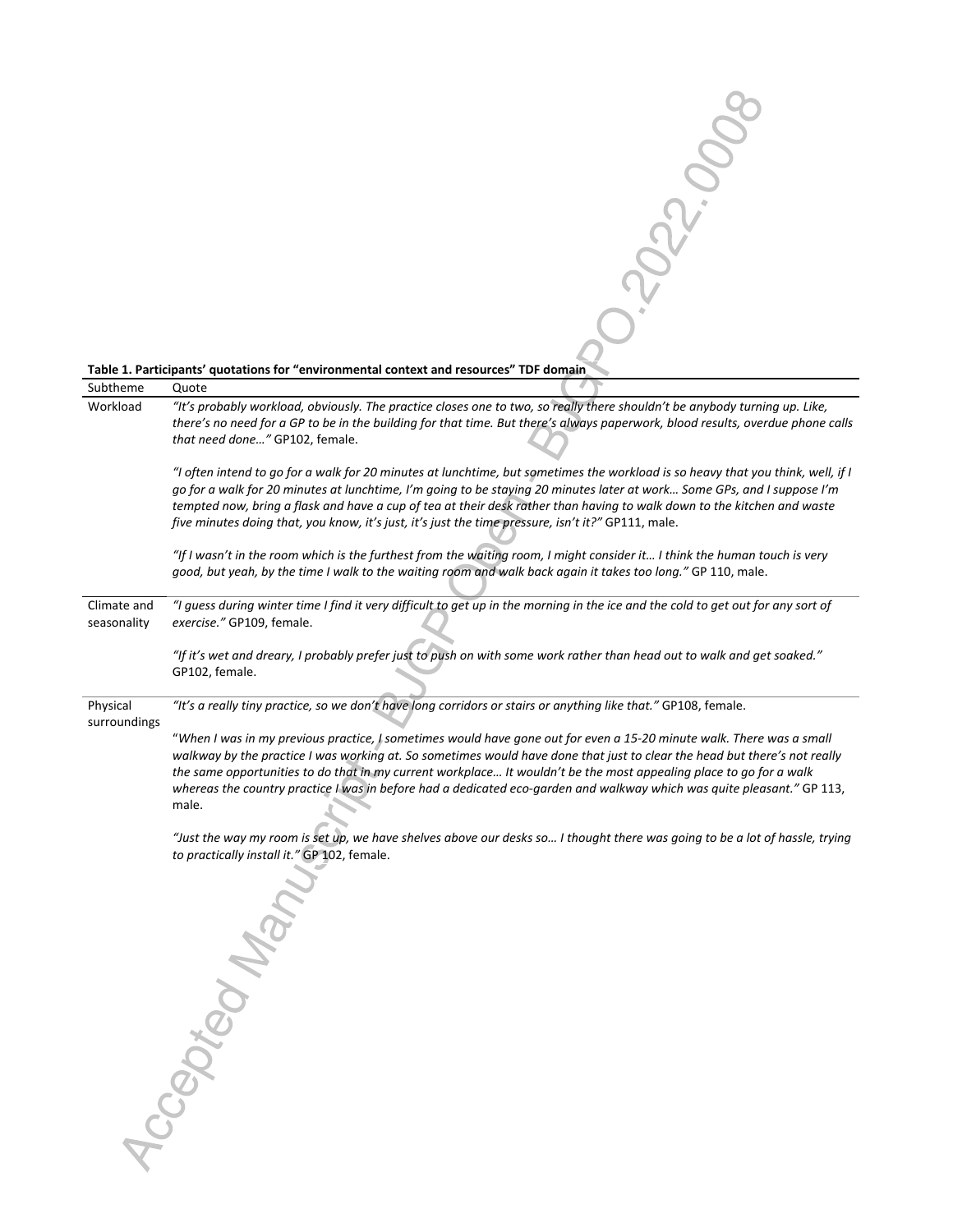

# Subtheme Quote Professional roles and responsibilities *that we get so bogged down with the day-to-day work, don't we? And we just, we neglect ourselves."* GP106, female. *"It's a whole cultural thing, isn't it? But I, we, can start. We can start somewhere as a practice... We shouldn't need to wait from on high to be told what everyone's going to do. We should make a start, you know. But yeah, I guess it's just "There's no sort of (physical) activity throughout the day... It's just constant. I'm sitting on my bum from half eight until half one, eat my lunch at my desk and sit again till six. There's literally no activity in my day at work."* GP109, female. Personal roles and responsibilities *"Young kids don't make it easy. There's always other things to pull away your time."* GP102, female. *"(At the end of the working day) I would rather get home and see the kids and plan to do some exercise after they're in bed. But you feel less inclined at eight o'clock at night to do that."* GP111, male*. "If I didn't walk the dog every morning… my step count would be absolutely dire. And it's the one thing that does sort of keep me more active, I think."* GP108, female*.* Role modelling *"Those who come to GPs are very often those who are less fortunate in life. So, I think if you are too high up there, it'll be very difficult for somebody who's inactive and overweight to admit to that if every GP they go to is the embodiment of physical health. Of course, it has to be a bit of a balance. If you come to your GP and he's still smoking and has a glass of whiskey on his desk, that's probably not so good an idea."* GP104, male. *"At the end of the day, you're trying to promote. And how do you promote a healthy lifestyle? By actually trying to lead a*  similar healthy lifestyle." GP 118, female.<br>
CONTROL CONTROL CONTROL CONTROL CONTROL CONTROL CONTROL CONTROL CONTROL CONTROL CONTROL CONTROL CONTROL CONTROL CONTROL CONTROL CONTROL CONTROL CONTROL CONTROL CONTROL CONTROL C

#### **Table 2. Participants' quotations for "social professional role and identity" TDF domain**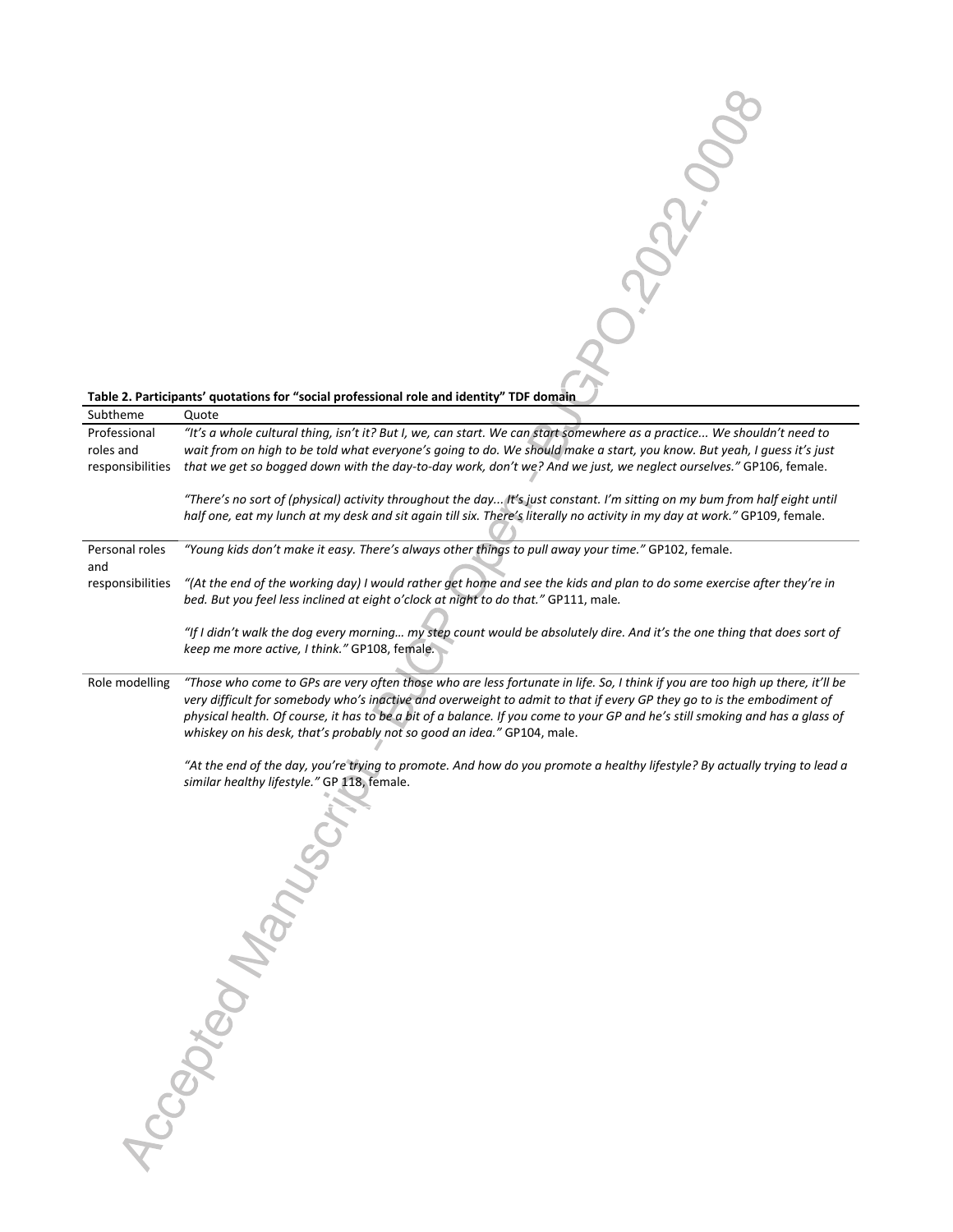

| Target setting     | "I'm trying, if possible, to get above this 10,000 steps a day, whatever good that may bring. And I'm so far on average,<br>probably three times a week, I'm able to do that." GP104, male.                                                                                                                                                                                                                                                                                                              |  |  |  |  |  |
|--------------------|----------------------------------------------------------------------------------------------------------------------------------------------------------------------------------------------------------------------------------------------------------------------------------------------------------------------------------------------------------------------------------------------------------------------------------------------------------------------------------------------------------|--|--|--|--|--|
|                    | "We had a practice step challenge to see who could get the most number of steps in a day. I did that for a while but I was<br>thoroughly depressed because I had a very, very low (number of steps). GP110, male.                                                                                                                                                                                                                                                                                        |  |  |  |  |  |
| Action<br>planning | "I think the biggest issue in modern life limiting exercise would be people saying that they're too busy. But I mean, you<br>know, clearly we are busy people. And if we can't afford three mornings a week to get out and get a run, or whatever<br>your exercise is I think it's just so important for your physical and mental health, and I think it shows. It shows to others<br>that no matter how busy you are, you can fit something in or prioritise it. It's about priorities." GP109, female. |  |  |  |  |  |
|                    | "If people are determined they will always find time to do things. But they have to find that time, they have to commit to<br>it, and they have to sacrifice sitting in front of the TV." GP118, female.                                                                                                                                                                                                                                                                                                 |  |  |  |  |  |
|                    | Max<br>$30\%$                                                                                                                                                                                                                                                                                                                                                                                                                                                                                            |  |  |  |  |  |

Subtheme Quote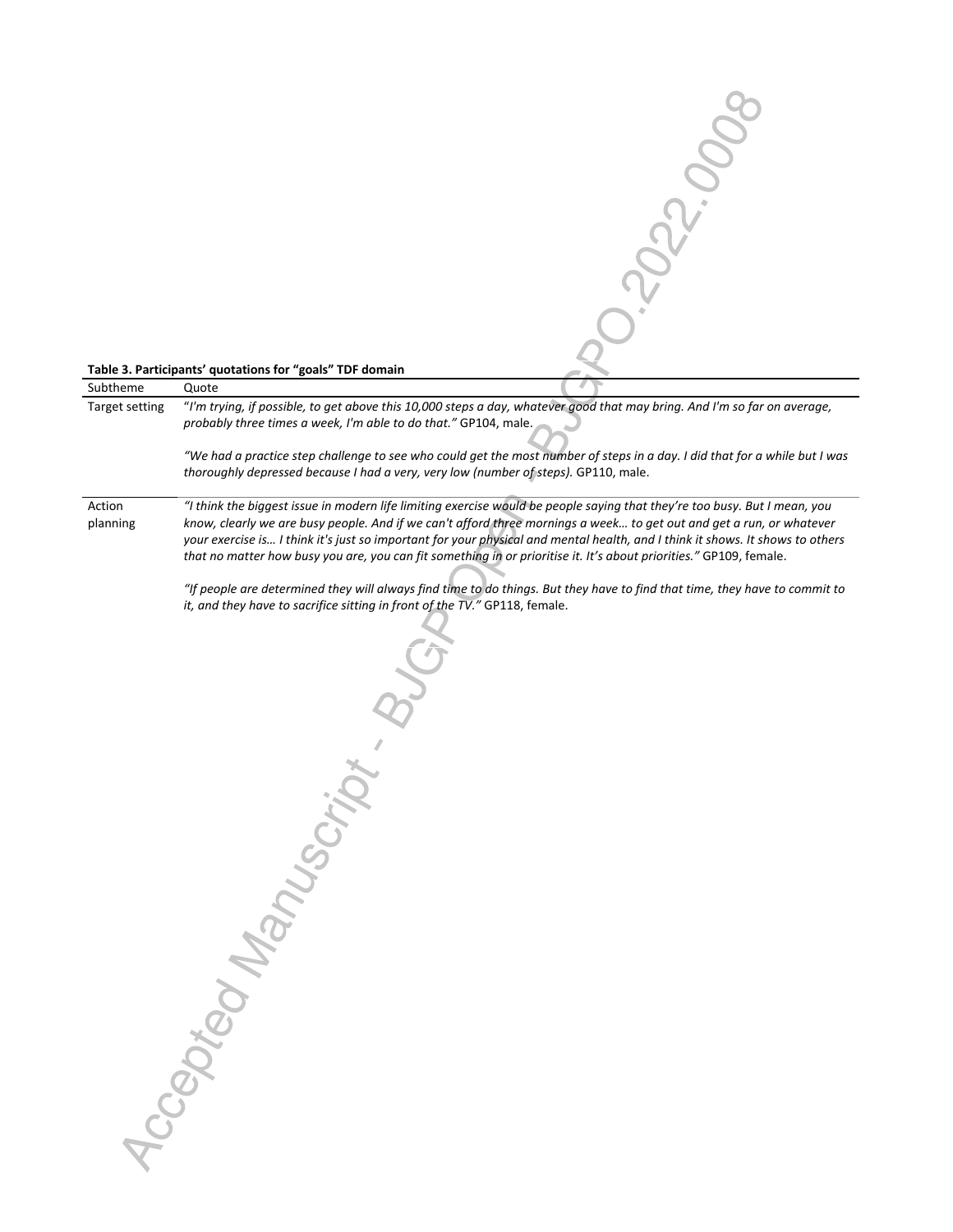

| Subtheme     | Ouote                                                                                                                     |  |  |
|--------------|---------------------------------------------------------------------------------------------------------------------------|--|--|
| Influence of | "(Getting out for lunchtime walks) was quite nice actually. You know, it was nice surroundings as well, so that was great |  |  |
| colleagues   | and just doing it together meant that there was like a peer drive to go." GP119, female.                                  |  |  |

*"I probably thought I'll get mocked by my partners for having a standing desk 'cause I'm always trying to come up with new ideas."* GP111, male.

Patient and public perceptions *"The problem is also because you're right in the middle of the community. If they see the doctor out taking a walk they'll*  think, "Oh they're not that busy," you know, "they've got time to be walking down the beach every day," you know. I *mean, "My goodness, what are they being paid for?" So, I don't know. There's that sort of balance sometimes. You know, if I were to be out, I kind of almost don't want to see any of the patients, but you know, it's very unlikely that if you're out in the middle of the day, you're not going to bump into, you know, everyone you bump into is going to be your patient. And even though you might not recognize them, they certainly will recognize you."* GP108, female.

> *"I know that when the reception staff go in even to (the supermarket) to buy some lunch they've been, you know, like verbally abused by patients for being out when they can't get appointments, you know, or when they can't get through to the practice. So that has been in my mind, but where I'm working at the moment is a big enough place… so it's a bit easier to be anonymous."* GP113, male.

Accepted Manuscript